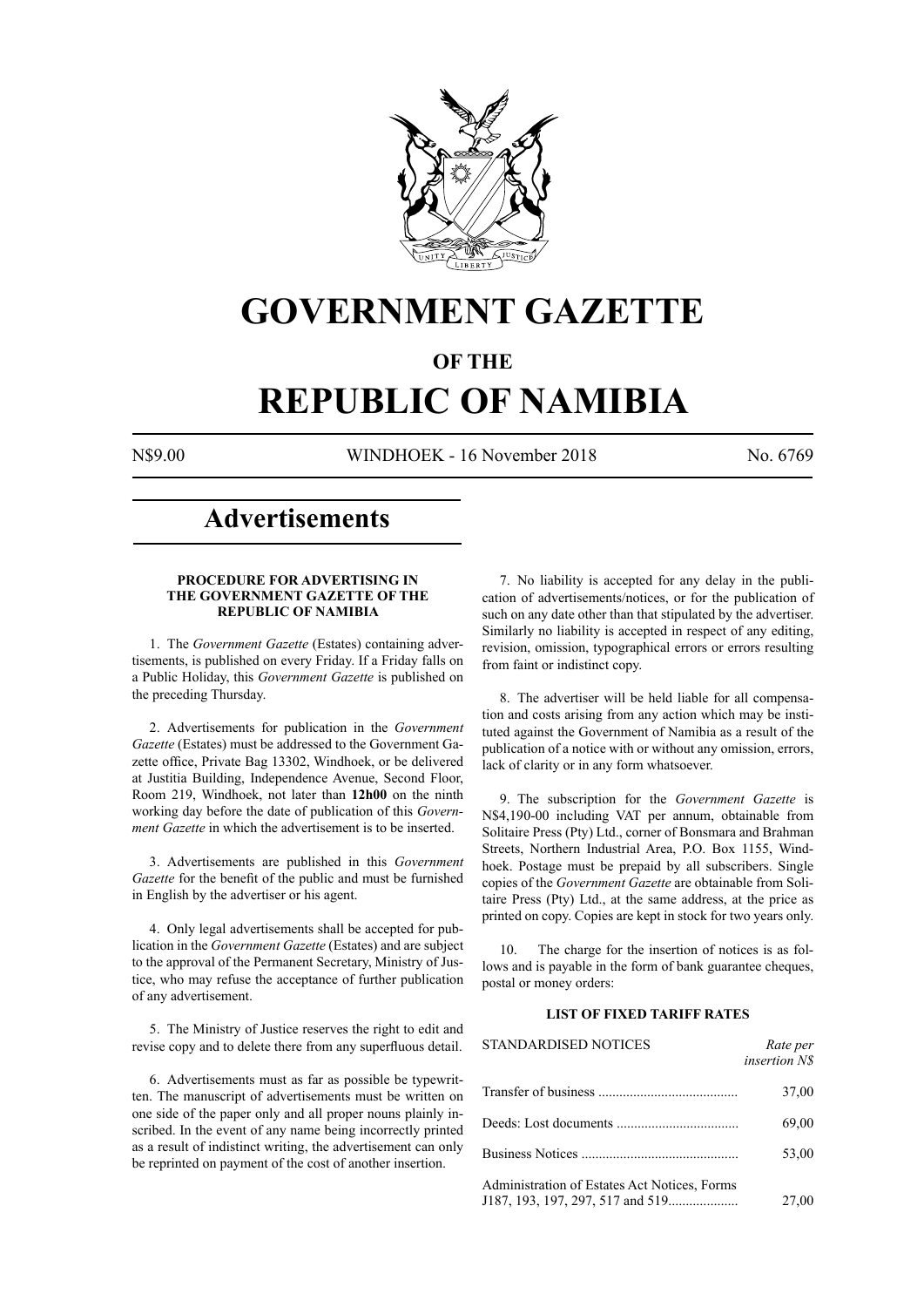| Insolvency Act and Companies Act Notices:                                                                                                                                                               | 48,00  |
|---------------------------------------------------------------------------------------------------------------------------------------------------------------------------------------------------------|--------|
| N.B. Forms 2 and 6 additional statements according<br>to word count table, added to the basic tariff.                                                                                                   | 333,00 |
| Naturalisation notices (including a reprint for the                                                                                                                                                     | 27,00  |
| Unclaimed moneys - only in the <i>Government</i><br>Gazette, closing date 15 January (per entry of                                                                                                      | 13,00  |
|                                                                                                                                                                                                         | 53,00  |
|                                                                                                                                                                                                         | 27,00  |
| <b>NON-STANDARDISED NOTICES</b>                                                                                                                                                                         |        |
| Company notices:                                                                                                                                                                                        |        |
| Short notices: Meetings, resolutions, offers of<br>compromise, conversions of companies, voluntary<br>windings-up, etc.: closing of members' registers<br>for transfer and/or declarations of dividends | 120,00 |
| Declaration of dividends with profit statements,                                                                                                                                                        | 267,00 |
| Long notices: Transfers, changes in respect of<br>shares or capital, redemptions, resolutions,                                                                                                          | 373,00 |
|                                                                                                                                                                                                         | 120,50 |

#### **FORM J 187**

#### **LIQUIDATION AND DISTRIBUTION ACCOUNTS IN DECEASED ESTATES LYING FOR INSPECTION**

In terms of section 35(5) of Act 66 of 1965, notice is hereby given that copies of the liquidation and distribution accounts (first and final, unless otherwise stated) in the estates specified below will be open for the inspection of all persons interested therein for a period of 21 days (or shorter or longer if specially stated) from the date specified or from the date of publication hereof, whichever may be the later, and at the offices of the Master and Magistrate as stated.

Should no objection thereto be lodged with the Master concerned during the specified period, the executor will proceed to make payments in accordance with the accounts.

334/2018 BOTMA Gieliam, 39061400236, Farm Lindeshof No. 213, Koës. Keetmanshoop. Windhoek. Standard Executors & Trustees, P.O. Box 2164, Windhoek, Namibia.

269/2017 MUMBELA Chuma Annah, 850305- 10214, Katima Mulilo, 25 October 2016. Windhoek. Katima Mulilo. Standard Executors & Trustees, P.O. Box 2164, Windhoek, Namibia.

906/2018 HEVITA Jefta, 39101200534, Walvis Bay. Walvis Bay. Windhoek. Bank Windhoek Limited, Trust Department, P.O. Box 15, Windhoek.

749/2018 VON MOLENDORFF Erich, 380512- 00403, Tsumeb. Thelma von Molendorff, 37082000359. Tsumeb. Windhoek. Bank Windhoek Limited, Trust Department, P.O. Box 15, Windhoek.

| Liquidators' and other appointees' notices                    | 80,00  |
|---------------------------------------------------------------|--------|
| Gambling house licences/Liquor licences                       | 120,00 |
| SALES IN EXECUTION AND OTHER PUBLIC SALES:                    |        |
|                                                               | 207,00 |
| Public auctions, sales, tenders and welfare<br>organisations: | 69,00  |
|                                                               | 171,00 |
| <b>ORDERS OF THE COURT</b>                                    | 253,00 |

## Provisional and final liquidations or sequestrations ……………………................….. 157,00 Reduction of change in capital mergers, offers of compromise …………………………............. 373,00 Judicial managements, *curator bonis* and similar and extensive *rule nisi* …………………….….... 373,00 Extension of return date ………………….......... 48,00

Supersession and discharge of petitions  $(J.158)$ .

11. The charge for the insertion of advertisements other than the notices mentioned in paragraph 10 is at the rate of N\$13,00 per cm double column. (Fractions of a cm must be calculated as a cm).

12. No advertisements shall be inserted unless the charge is prepaid. Cheques, drafts, postal or money orders must be made payable to the Ministry of Justice, Private Bag 13302, Windhoek.

1332/2017 MKUSA Emmanuel Lundere, 5311- 1110036, Windhoek. Windhoek. Windhoek. Bank Windhoek Limited, Trust Department, P.O. Box 15, Windhoek.

528/2018 PRETORIUS Barend Johannes, 49013100015, Gobabis. Annamarie Petronella Pretorius, 55081200069. Gobabis. Windhoek. Bank Windhoek Limited, Trust Department, P.O. Box 15, Windhoek.

166/2018 KASHIVULIKA Willehard Ishilomboleni, 44061900404, Swakopmund. Swakopmund. Windhoek. F.M. Oehl Trust cc, P.O. Box 90290, Windhoek.

507/2018 OOSTHUIZEN Pieter Cornelius, 70090810201, Tsumeb. Tsumeb. Windhoek. F.M. Oehl Trust cc, Unit 7, 32 Schanzen Road, P.O. Box 90290, Klein Windhoek, Windhoek, Namibia.

951/2018 WALBAUM Peter, Windhoek, 23 September 1941, 41092300236, Windhoek, 7 June 2018. F.M. Oehl Trust cc, P.O. Box 90290, Windhoek, Namibia.

487/2017 CARSTENS Paul Jacobus, 35123100059, Erf 577, Narraville, Walvis Bay, Republic of Namibia. Martha Jacoba Carstens. Walvis Bay. Windhoek. C.L. de Jager & Van Rooyen Legal Practitioners, P.O. Box 224, Walvis Bay.

1545/2014 WEISER Axel, Astra Court B6, Mugoiri Road, Kileleshwa, Nairobi. Windhoek. Windhoek. Dr. Weder, Kauta & Hoveka Inc., 3rd Floor, WKH House, Jan Jonker Road, Ausspannplatz, P.O. Box 864, Windhoek, Namibia.

1282/2017 NAMUNDJEBO Namundjebo, 36061- 700091, P.O. Box 887, Oshakati, Republic of Namibia. Oshakati. Windhoek. Dr. Weder, Kauta & Hoveka Incorporated,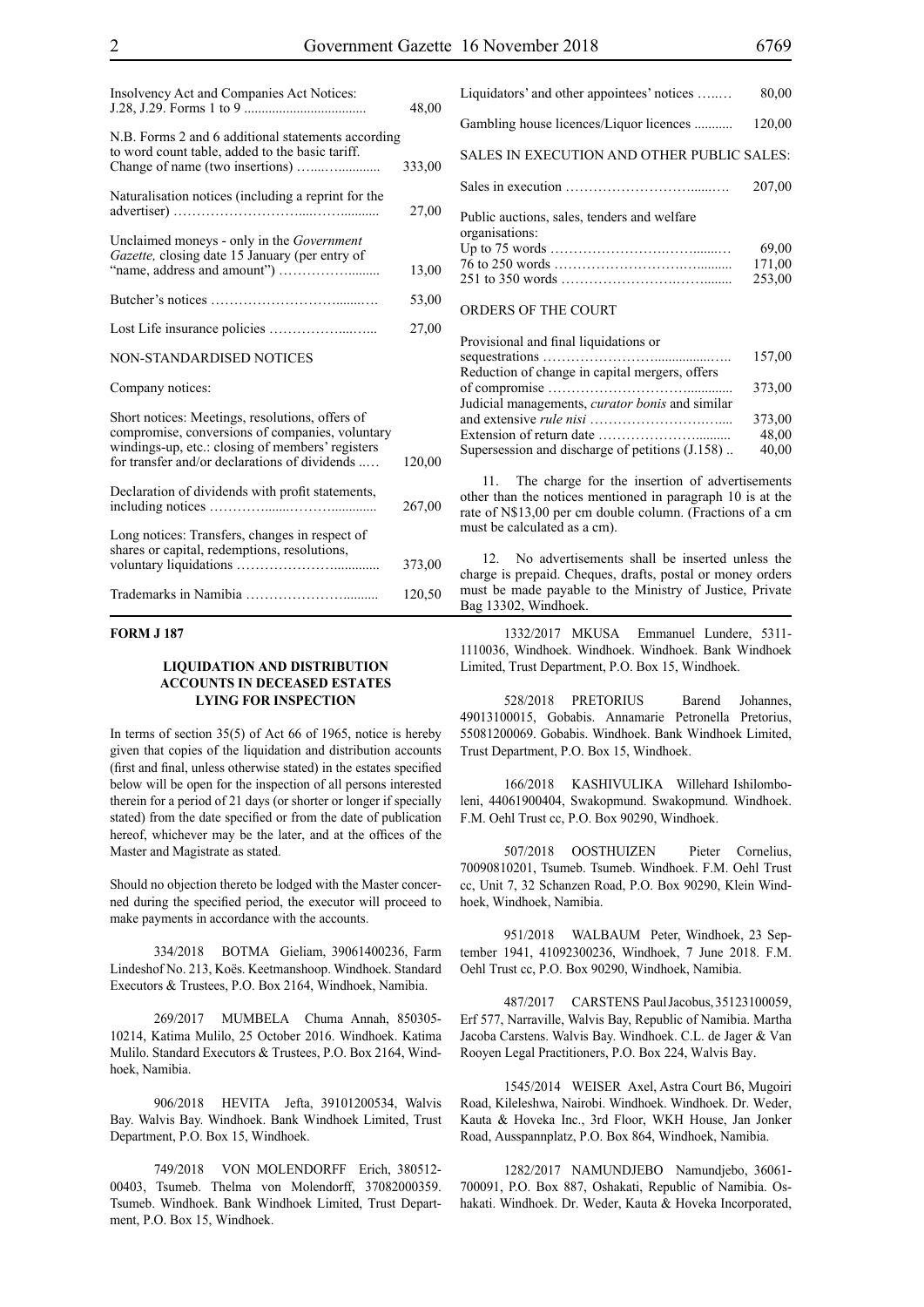Shop 27, Oshana Mall, Ongwediva, Private Bag 3725, Ongwediva, Republic of Namibia.

1282/2017 NAMUNDJEBO Elizabeth, 360617- 00091, P.O. Box 887, Oshakati, Republic of Namibia. Oshakati. Windhoek. Dr. Weder, Kauta & Hoveka Incorporated, Shop 27, Oshana Mall, Ongwediva, Private Bag 3725, Ongwediva, Republic of Namibia.

360/2018 SHIKESHO Wilbard Iita, 54042000452, P.O. Bo 1560, Oshakati, Republic of Namibia. Fennie Shikesho, 58121600197. Outapi. Windhoek. Dr. Weder, Kauta & Hoveka Incorporated, Shop 27, Oshana Mall, Ongwediva, Private Bag 3725, Ongwediva, Republic of Namibia.

211/2017 SIBUNGO Johnson Lubinda, 66032- 100170, P.O. Box 13395, Eenhana, Republic of Namibia. Olivia Tuyenikelao Sibungo, 89041000674. Eenhana. Windhoek. Dr. Weder, Kauta & Hoveka Incorporated, Shop 27, Oshana Mall, Ongwediva, Private Bag 3725, Ongwediva, Republic of Namibia.

596/2017 COETZEE Andries Charl, 43073000151, Okahandja, 23 October 2016. Maria Magdalena Coetzee, 44022100206. Okahandja. Windhoek. H.D. Bossau & Co., 49 Feld Street, Windhoek.

650/2018 HINZ Hans-Martin, 4807210100159, The Ark, Kwazulu Natal. Windhoek. Fisher, Quarmby & Pfeifer, P.O. Box 37, Windhoek.

310/2018 KITTEL Peter Detlef, 41090100159, Dunn Edem-Star 5433, Swakopmund Retirement Village, Swakopmund, Namibia. Windhoek. Advance Wealth Management (Pty) Ltd, P.O. Box 86568, Eros, Windhoek.

1327/2013 MAJIEDT Sophia Francois, 650907- 00117, Windhoek. Windhoek. Theunissen, Louw & Partners, No. 1 Schutzen Street, Schutzen Haus, P.O. Box 3110, Windhoek.

870/2016 MULLER Veronica Ann, 51061400220, No. 50 Conception Street, Kleine Kuppe, Windhoek. Windhoek. Du Pisani Legal Practitioners, No. 67 John Meinert Street, P.O. Box 23990, Windhoek.

1075/2015 NAKARE Katrina, 59051501374, Erf 498, Wanaheda, Windhoek. Gotgard Mangundu Nakare, 63080800648. Windhoek. Du Pisani Legal Practitioners, No. 67 John Meinert Street, P.O. Box 23990, Windhoek.

 $\mathcal{L}_\text{max}$ 

## **FORM J 193**

#### **NOTICE TO CREDITORS IN DECEASED ESTATES**

All persons having claims against the estates mentioned below are hereby called upon to lodge their claims with the executors concerned, within 30 days (or otherwise as indicated) calculated from the date of publication hereof. The information is given in the following order: Estate number, surname and Christian names, date of birth, identity number, last address, date of death; surviving spouse's names, surname, date of birth and identity number; name and address of executor or authorised agent, period allowed for lodgement of claims if other than 30 days.

1618/2018 VAN DYK Anna Ellizabeth, Windhoek, 18 October 1926, 26101800075, Okahandja, 30 May 2018. Bank Windhoek Ltd, P.O. Box 15, Windhoek.

1614/2018 STEENKAMP Jacobus Boshoff Melk, Windhoek, 5 December 1959, 59120500300, Walvis Bay, 10 June 2018. Bank Windhoek Ltd, P.O. Box 15, Windhoek.

1615/2018 TJIPITA Manuel, 29 November 1932, 32112900056, Windhoek, 5 August 2018. Eila Mbava Tjipita, 12 September 1955, 55091200347. Bank Windhoek Ltd, P.O. Box 15, Windhoek.

1173/2018 DU PREEZ Gideon Jacobus, Windhoek, 14 October 1960, 60101400144, Windhoek, 3 June 2018. F.M. Oehl Trust cc, Unit 7, 32 Schanzen Road, P.O. Box 90290, Klein Windhoek, Windhoek, Namibia.

1609/2018 JORDAAN Johannes Dawid, Windhoek, 13 November 1945, 45111300082, Outjo, 30 August 2018. F.M. Oehl Trust cc, P.O. Box 90290, Windhoek, Namibia.

1610/2018 FOURIE Elizabeth Sussana, Windhoek, 8 June 1949, 49060800524, Henties Bay, 4 August 2018. Johannes Jacobus Fourie, 29 June 1943, 43062910046. F.M. Oehl Trust cc, P.O. Box 90290, Windhoek, Namibia.

606/2017 KASSEN Frieda Magrieta, Windhoek, 30 December 1930, Rehoboth, 17 December 1982. Hendrik Joseph Kassen, 14 November 1929, 291114020014. F.M. Oehl Trust cc, P.O. Box 90290, Windhoek.

1613/2018 STANLEY Sophia Regina, Windhoek, 21 February 1937, 37022100020, Windhoek, 12 September 2018. F.M. Oehl Trust cc, Unit 7, 32 Schanzen Road, P.O. Box 90290, Klein Windhoek, Windhoek, Namibia.

1496/2018 MÜLLER Erika Käthe, Windhoek, 20 October 1939, 39102010027, No. 8 Third Avenue, Uis, Namibia, 29 August 2018. Kinghorn Associates, P.O. Box 1455, Swakopmund.

1471/2018 KAESE Birgit, Windhoek, 13 January 1963, 63011300348, Windhoek, 14 August 2018. Theunissen, Louw & Partners, No. 1 Schutzen Street, Schutzen Haus, P.O. Box 3110, Windhoek.

1443/2018 KARUKO Fillemon, Windhoek, 2 June 1957, 57060200193, House No. 1239, Donkerhoek, Mariental, 9 January 2018. M.W.G. Liebenberg, P.O. Box 13, Mariental.

1442/2018 LIEBENBERG Daniël Nicolaas, Windhoek, 29 January 1953, 53012900128, 1519 Sand Street, Henties Bay, 30 July 2018. Johanna Christina Liebenberg, 57020900178. M.W.G. Liebenberg, P.O. Box 13, Mariental.

1373/2018 AMWAAMA Frans Menongelo, Windhoek, 29 August 1972, 72082900401, 3 March 2018. Cecilia Ndapanda Neke, 25 September 1976, 76092500604. Dr. Weder, Kauta & Hoveka Incorporated, Shop 27, Oshana Mall, Ongwediva, Private Bag 3725, Ongwediva, Republic of Namibia.

1387/2018 NDADI Alice Shinyongo, Windhoek, 23 December 1964, 64122300509, P.O. Box 530, Rundu, 20 July 2017. Vilho NG. Shinyongo, 17 July 1956, 56071701074. Dr. Weder, Kauta & Hoveka Incorporated, Shop 27, Oshana Mall, Ongwediva, Private Bag 3725, Ongwediva, Republic of Namibia.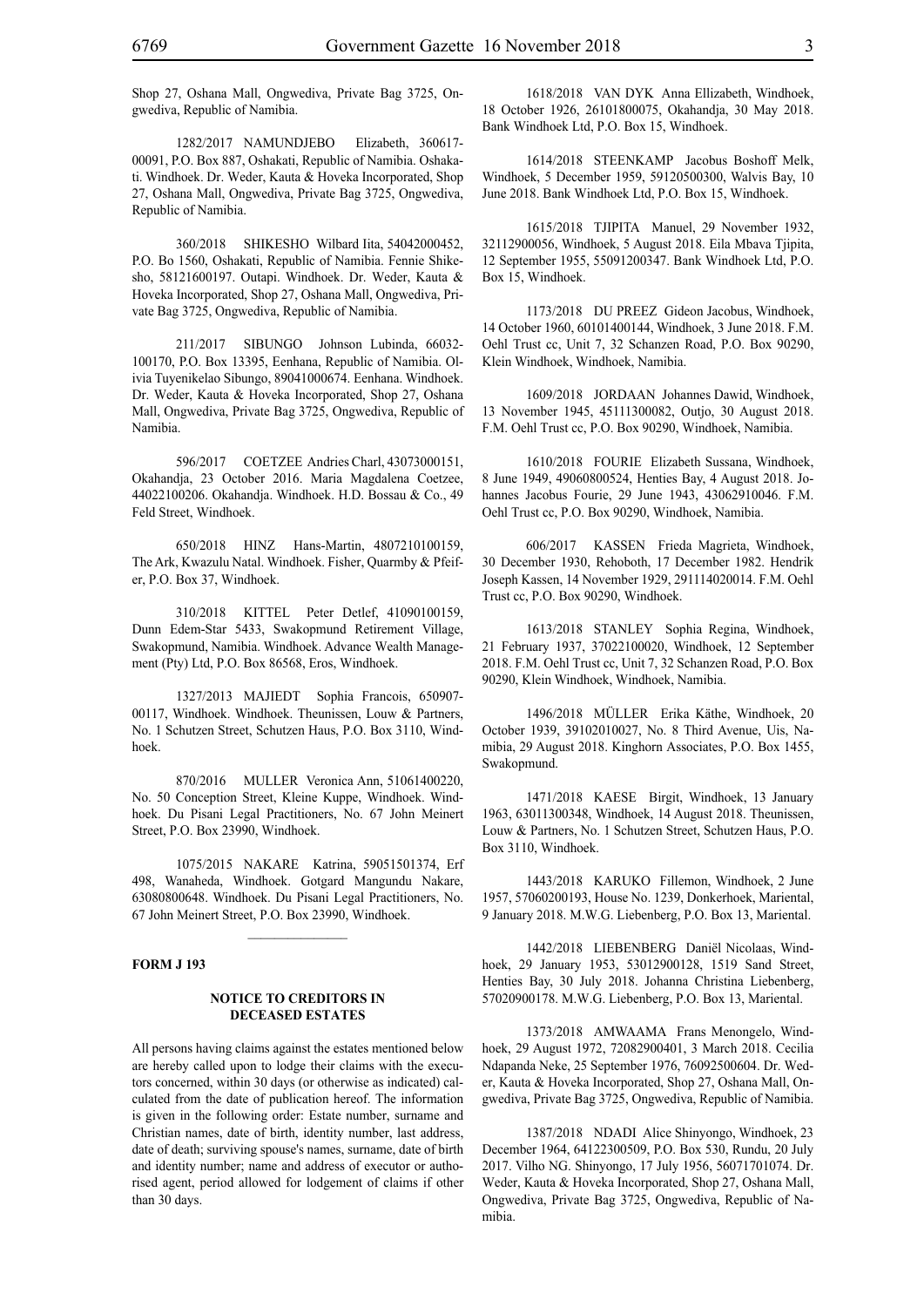1355/2018 SCHMIDT Rosemarie, Windhoek, 9 September 1929, 29090900535, Unit No. 6, Village Court, Klein Windhoek, Windhoek, Republic of Namibia, 25 July 2018. Etzold-Duvenhage, 33 Feld Street, P.O. Box 320, Windhoek.

1562/2018 TROSSBACH Dieter, Windhoek, 20 December 1935, 35122000069, No. 5435 Carenet Retirement Village, Swakopmund, Republic of Namibia. Etzold-Duvenhage, 33 Feld Street, P.O. Box 320, Windhoek.

1414/2018 BRANDT Friedrich Christian, 4 May 1951, 51050400178, Erf No. 29, Heinitzburg Street, Klein Windhoek, Windhoek, Khomas Region, Namibia, 28 August 2018. Ueitele & Hans Incorporated Legal Practitioners, No. 28 Beethoven & Wagner Street, Windhoek-West, Windhoek, Namibia.

1073/2017 STEPANOV Yury Borisovich, Windhoek, 29 December 1962, Malta and Russia, 30 May 2015. Tatiana Aleksandrovna Skalandis, 23 December 1973. Fisher, Quarmby & Pfeifer, P.O. Box 37, Windhoek.

1407/2018 ADAMS William Arthur John, Windhoek, 21 April 1934, 34042100082, Erf 1404, Whyda Courth, Tauben Glen, Windhoek, Namibia, 4 August 2018. Koep & Partners, 33 Schanzen Road, P.O. Box 3516, Windhoek.

744/2017 MUSIYALELA Beauty Mwiya, Windhoek, 20 December 1963, Katima Mulilo, 28 April 1999. Erasmus & Associates, 362 Sam Nujoma Drive, Klein Windhoek, Windhoek.

05/2004 ADRIAN Wolf Jochen, Windhoek, 6 November 1955, 5511060100270, Windhoek, 18 December 2003. H.W. Von Holtz, P.O. Box 11086, Windhoek.

## **FORM 2**

## **MEETING OF CREDITORS IN SEQUESTRATED ESTATES OR COMPANIES BEING WOUND UP**

Pursuant to sections *forty-one* and *forty-two* of the Insolvency Act, 1936, notice is hereby given that a meeting of creditors will be held in the sequestrated estates or companies being wound up mentioned below, on the dates, at the times and places and for the purpose thereof.

Meetings in a town in which there is a Magistrate's office, will be held before the Master, elsewhere they will be held before the Magistrate.

The particulars given in the following order: The number of estate/company; the name and description of the estate/company; the date, hour and place of meeting and the purpose of the meeting.

W05/2014 **Wings Innovative Solutions cc** (In Liquidation). 28 November 2018, at 10h00 at the Office of the Master of the High Court, Windhoek. Proof of claims and interrogation, if necessary. A.P. van Straten, Liquidator, Executrust (Pty) Ltd, 14 Perkin Street, P.O. Box 32098, Windhoek.

W09/2013 **Andrew Joseph Jacobs**. 28 November 2018, at 10h00 at the Office of the Master of the High Court, Windhoek. Proof of claims; Submission of the Trustee's Report;

Adoption of Resolution and interrogation, if necessary. A.P. van Straten, Trustee, Executrust (Pty) Ltd, 14 Perkin Street, P.O. Box 32098, Windhoek.

 $\frac{1}{2}$ 

#### **CASE No. HC-MD-CIV-ACT-CON-2017/03257 IN THE HIGH COURT OF NAMIBIA**

In the matter between:-

#### **FIRST NATIONAL BANK OF NAMIBIA LIMITED** Plaintiff

and

**GRAHAM TOWN TWO HUNDRED AND EIGHT TWO CC/2009/4883** First Respondent/Defendant **JEAN FRANCOIS VRIES** Second Respondent/Defendant

### **NOTICE OF SALE IN EXECUTION OF IMMOVABLE PROPERTY**

Pursuant to a Judgment of the above Honourable Court granted on **11 OCTOBER 2017** the following immovable property will be sold without reserve and voetstoots by the Deputy Sheriff of the District of **WINDHOEK** on **27 NOVEMBER 2018** at 10h00 at SECTION NO. 60, SECOND FLOOR, SECTION-AL PLAN 49/2011, ERF 1258 (A PORTION OF ERF NO. 2), CEYLON COMPLEX, KLEINE KUPPE, WINDHOEK.

| <b>CERTAIN:</b>       | SECTION NO. 60 as shown and more<br>fully described on SECTIONAL PLAN<br>NO. 49/2011 in the development<br>scheme known as CEYLON, in respect<br>of the land and building or buildings sit-<br>uate at ERF NO. 1258 (A PORTION OF<br>ERF NO. 2), KLEINE KUPPE, WIND-<br><b>HOEK</b> |
|-----------------------|-------------------------------------------------------------------------------------------------------------------------------------------------------------------------------------------------------------------------------------------------------------------------------------|
| SITUATE:              | In the Municipality of Windhoek<br>(Registration Division "K")<br>Khomas Region                                                                                                                                                                                                     |
| <b>MEASURING:</b>     | 66 (sixty six) square metres                                                                                                                                                                                                                                                        |
| <b>CONSISTING OF:</b> | Main Building: 56m <sup>2</sup> The dwelling con-<br>sist of an open plan lounge-kitchen, two<br>bedrooms and shower - toilet.<br>Braai Stoep: 10m <sup>2</sup> Single steel Carpot,<br>Remote controlled entrance, boundary<br>walls with electric fence and paving.               |

The "Conditions of Sale-in-Execution" will lie for inspection at the office of the Deputy Sheriff at WINDHOEK and Plaintiffs Attorneys, Fisher, Quarmby & Pfeifer, at the undermentioned address.

Dated at WINDHOEK this 7th day of SEPTEMBER 2018

 $\frac{1}{2}$ 

FISHER, QUARMBY & PFEIFER LEGAL PRACTITIONER FOR Plaintiff c/o Robert Mugabe & Thorer Streets entrance on Burg Street PO BOX 37 WINDHOEK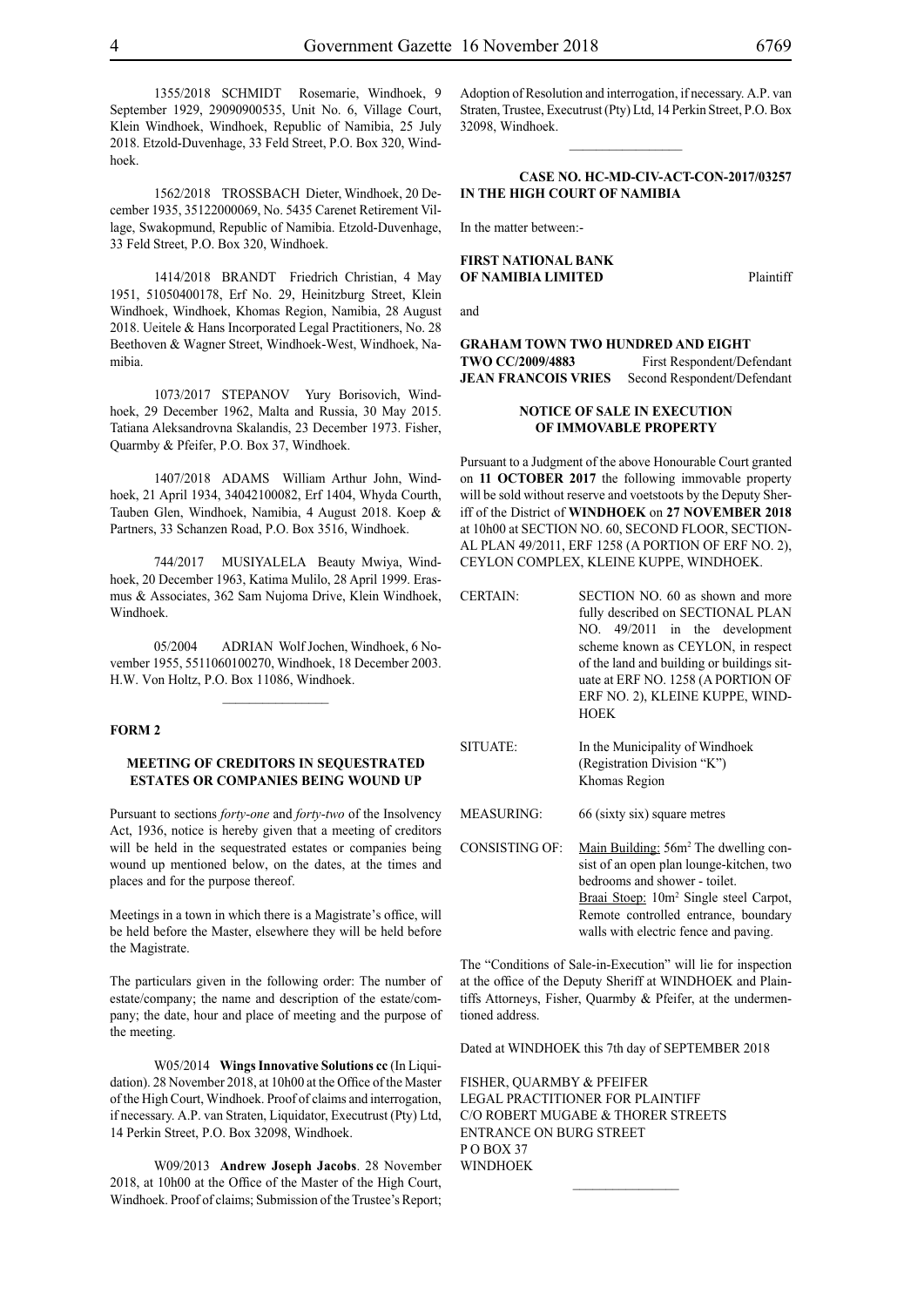In the matter between:

## **FIRST NATIONAL BANK OF NAMIBIA LIMITED** Plaintiff

and

## **GERHARDUS HERMANUS COMPION BOTHMA** First Defendant **MARIA ALETTA BOTHMA** Second Defendant

#### **NOTICE OF SALE IN EXECUTION OF IMMOVABLE PROPERTY**

Pursuant to a Judgment of the above Honourable Court granted on **20 JULY 2018**, the following immovable property will be sold without reserve and voetstoots by the Deputy Sheriff of the District of **BETHANIE** on **29 NOVEMBER 2018** at **12H00** ON FARM BOSSIES NO. 189 APPROXIMATELY 45KM OUTSIDE BETHANIE ON THE HELMERINGHAU-SEN ROAD.

- CERTAIN: Farm (Bossies) No.189
- SITUATE: (Registration Division "S") Karas Region
- MEASURING: 12088,6324 (one two zero eight eight comma six three two four) hectares
- CONSISTING OF: Farm Layout external boundary is fenced in by means of jackal proof fencing. The farm is furthermore divided into 3 jackal proof camps with 37 inner stock proof camps.

Water Supply - water at the farm is sourced from 7 installed boreholes (2) engine-mono pumps, 5 windmills) supplying water at a depth of 18-25m to 10 reservoirs (2 cement dams, 1 sink dam, 7 PVC tanks), ensuring a constant water supply to all areas in need.

Electricity - electricity is generated by means of solar panels and diesel generators

#### **ACCOMMODATION INCLUDING:**

Main Dwelling: Closed covered stoep, Lounge, Dining Room, Kitchen, 2 Bedrooms, 1 Bathroom and 1 Meat Room Second Dwelling: 1 X Lounge, 1 x Kitchen, 2 x Bedrooms and 1 x Bathroom

Outbuildings: 3 x Garages, 8 x Store rooms, 1 x Power room, 1 x Slaughtering/Processing room, 1 x Cooler

Workers Accommodation: 1 x Bedroom dwelling

Minor Improvements: Walling, Paving, Solar Installation, Kraals, Water/Electricity installation etc

The "Conditions of Sale-in-Execution" will lie for inspection at the office of the Deputy Sheriff at BETHANIE and at the Head Office of Plaintiff at WINDHOEK and Plaintiff's Attorneys, Fisher, Quarmby & Pfeifer, at the undermentioned address.

Dated at WINDHOEK this 11th day of SEPTEMBER 2018

FISHER, QUARMBY & PFEIFER LEGAL PRACTITIONER FOR Plaintiff c/o Robert Mugabe & Thorer Streets entrance on Burg Street P O BOX 37 WINDHOEK

#### **CASE NO. I 1462/2016 IN THE HIGH COURT OF NAMIBIA**

 $\frac{1}{2}$ 

In the matter between:

#### **AGRICULTURAL BANK OF NAMIBIA** Plaintiff

and

## **FILLEMON NDESHITYA MWAETAKO** Defendant

#### **NOTICE OF SALE IN EXECUTION OF IMMOVABLE PROPERTY**

Pursuant to a Judgment of the above Honourable Court granted on **16 JUNE 2016**, the following immovable property will be sold without reserve and voetstoots by the Deputy Sheriff of the District of **TSUMEB** on **30 NOVEMBER 2018** at **10H00**  in the morning at PORTION 1 (NAMED ORION) OF THE FARM ONSE RUS NO. 867 LOCATED 50km NORTHEAST OF TSUMEB, OSHIKOTO REGION.

CERTAIN: Portion 1 (Named Orion) of the Farm Onse Rus No. 867 SITUATE: (Registration Division "B") Oshikoto Region MEASURING: 3075,8430 (three zero seven five comma eight four three zero) hectares CONSISTING OF: Farm Layout - external boundary fence is stock proof on standard timber poles and timber droppers with 6 internal camps; 4 x Kraals; 1 x Manga and 1 x Neck Champ Loading ramp. Water Supply - There are two (2) func-

tional boreholes 36 & 20m deep; one is installed with a submersible pump on solar panels. The other borehole is currently not in use. Water storage facilities include - 1 x GCIS and 1 x concrete reservoir and 2 x concrete drinking troughs. **ACCOMMODATION INCLUDING:**  Main Dwelling: (53.76 square meters) -1 x Kitchen; 1 x Lounge; 2 x Bedrooms; 1 x Bathroom - self-contained ash brick block walls, plastered internally. Gable roof of IBR on timber. Fully glazed steel

framed doors and windows. Timber flush doors internally throughout. Solid concrete cement floors overlaid with grand floor finish.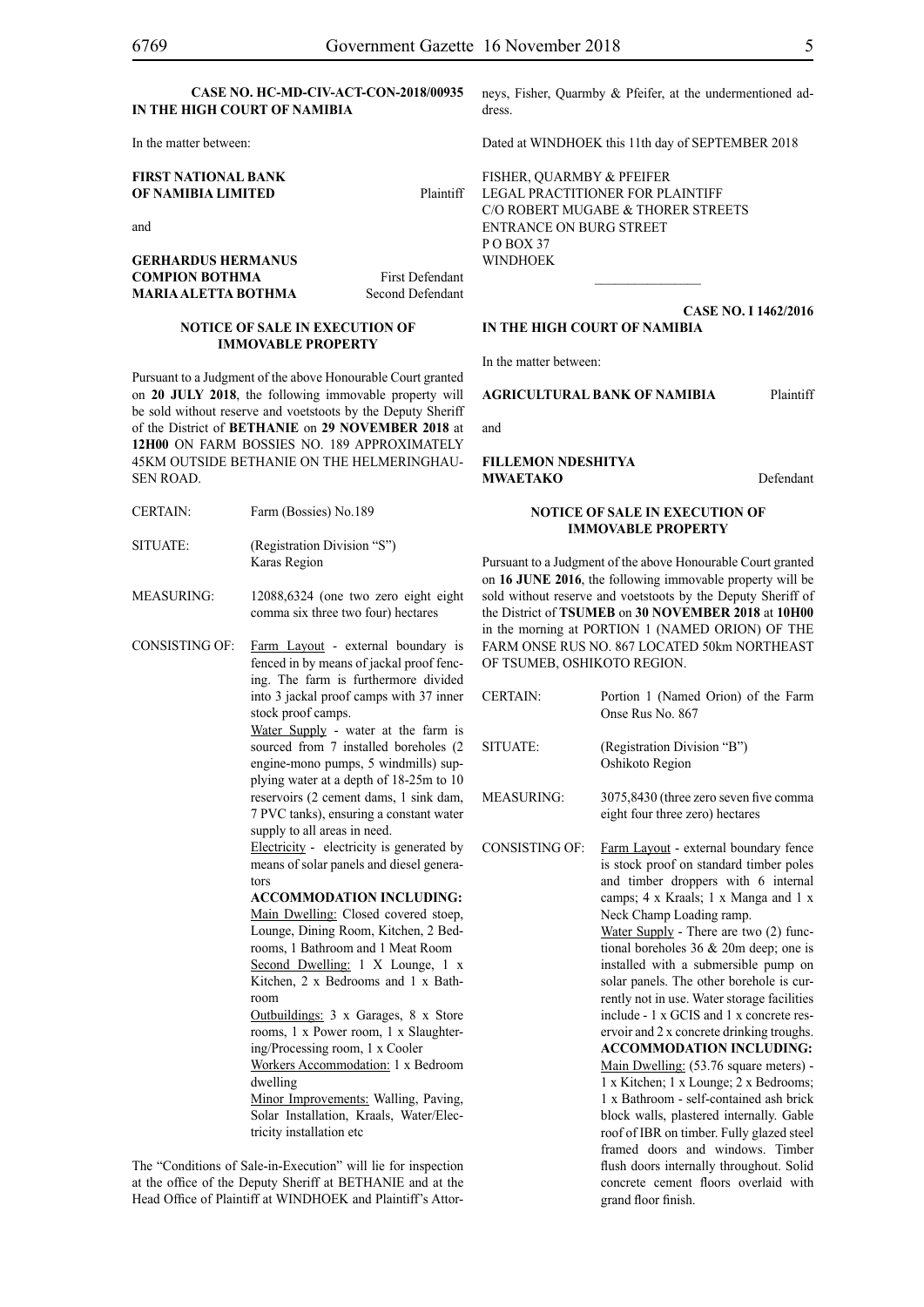Servants Quarters (40.02 square meters)- Concrete brick walls, flat roof of GCIS, plastered internally and externally, steel window and door frames and solid concrete cement floors

The "Conditions of Sale-in-Execution" will lie for inspection at the office of the Deputy Sheriff at TSUMEB and at the Head Office of Plaintiff at WINDHOEK and Plaintiff's Attorneys, Fisher, Quarmby & Pfeifer, at the undermentioned address.

Dated at WINDHOEK this 5th day of OCTOBER 2018

FISHER, QUARMBY & PFEIFER LEGAL PRACTITIONER FOR Plaintiff c/o Robert Mugabe & Thorer Streets entrance on Burg Street PO BOX 37 **WINDHOEK** 

**CASE NO. I 1605/2015 IN THE HIGH COURT OF NAMIBIA**

In the matter between:-

**AGRICULTURAL BANK. OF NAMIBIA** Plaintiff

and

**VILHO NDEUNYEMA** First Defendant **SELMA NDEUNYEMA** Second Defendant

## **NOTICE OF SALE IN EXECUTION OF IMMOVABLE PROPERTY**

Pursuant to a Judgment of the above Honourable Court granted on **30 JULY 2015**, the following immovable property will be sold without reserve and voetstoots by the Deputy Sheriff of the District of **GROOTFONTEIN** on **26 NOVEMBER 2018** at **10H00** in the morning at FARM OMKEER NO. 204, 40KM SOUTH EAST OF GROOTFONTEIN, OTJOZONDJUPA REGION.

- CERTAIN: Farm Omkeer No. 204
- SITUATE: (Registration Division "B") Otjozondjupa Region
- MEASURING: 3424,1184 (three four two four comma one one eight four) hectares

CONSISTING OF: Fencing and Camps: The boundary fence: 15-16 strands wire on steel poles and droppers; Internal fence: 5 Strands wire on steel poles and wooden droppers; 13 internal camps with animal movement corridors

> Animal Handling Facilities: - 3 X Mangas; 32 x Kraals; 3 x Neck clamps and 1 x Loading ramp

> Water Infrastructure: Water point No. 1: Homestead -1 x Borehole - uninstalled; 1 x Windmill - unfunctional; 2 x Water reservoir - concrete; 1 x 10001 water tank PVC; 3 x Drinking troughs; 1 x Loading ramp; 1 x Manga; 1 x Neck clamp and 18 x kraals

Water point No. 2: 1 x Borehole - functional; 1 x D8 national pump; 1 x Lister engine; 1 x Water reservoir - CIS concrete lining; 2 x Drinking troughs; 1 x Manga; 1 x Neck clamp and 4 x kraals Water point No. 3 - supplies water to homestead and water point no. 4 -1 x Borehole - functional; 1 x D12 national pump; 1 x Lister engine; 1 x Water reservoir - concrete; 1 x 10001 pvc water tank; 2 x Solar panels; 2 x Drinking troughs; 1 x Manga; 1 x Neck clamp and 8 x kraals

Water point No. 4 - 2 x Drinking troughs and 2 x kraals SOURCE OF POWER: electricity has been disconnected

#### **ACCOMMODATION INCLUDING:**

Main Dwelling: (161.44 square meters) - Single storey building constructed of brick walls under inverted box ribs sheets on steel trusses; painted and plastered both inside and outside with granolithic floors and soft boards ceiling; 2 x Bedrooms; 1 x open shower area and double garage, currently used as a kitchen and sitting area

3 X Workers Quarters: (42 square meters each for two servants' quarters; 51.58 square meters for one servant's quarter and 5square meters for ablution facilities- Single storey buildings constructed of brick walls under inverted box ribs/corrugated iron roof sheet on steel trusses; Quarters are painted outside and plastered inside except for ablution facility- 2 room units with granolithic floors - two without ceilings- one is finished with soft boards

The "Conditions of Sale-in-Execution" will lie for inspection at the office of the Deputy Sheriff at GROOTFONTEIN and at the Head Office of Plaintiff at WINDHOEK and Plaintiff's Attorneys, Fisher, Quarmby & Pfeifer, at the undermentioned address.

Dated at WINDHOEK this 16th day of OCTOBER 2018

FISHER, QUARMBY & PFEIFER LEGAL PRACTITIONER FOR Plaintiff c/o Robert Mugabe & Thorer Streets entrance on Burg Street PO BOX 37 WINDHOEK

### **CASE No. HC-MD-CIV-ACT-CON-2016/03048 IN THE HIGH COURT OF NAMIBIA**

 $\frac{1}{2}$ 

In the matter between:

**STANDARD BANK NAMIBIA LIMITED** Plaintiff

and

**FLORIEDA TALANA //ARESES N.O (E/L: RAINHARD SIMEON IPINGE)** First Defendant **FLORIEDA TALANA** //**ARESES** Second Defendant **FLORIEDA TALANA //ARESES**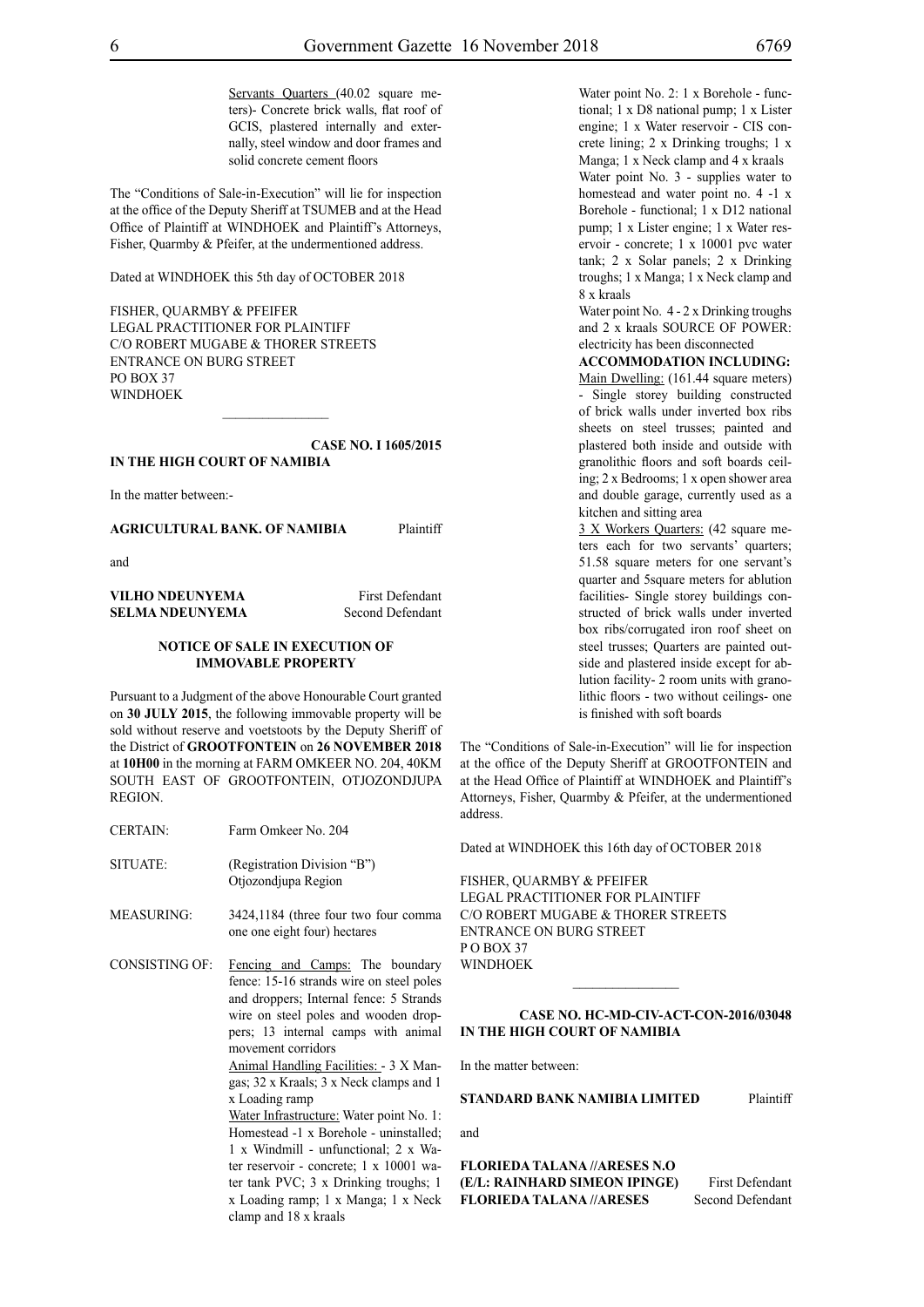## **NOTICE OF SALE IN EXECUTION OF IMMOVABLE PROPERTY**

Pursuant to Judgment of the above Honourable Court granted on **20 JANUARY 2017**, the following immovable property will be sold without reserve and voetstoots by the Deputy Sheriff of the District of **WINDHOEK** on **6 DECEMBER 2018** at **15H00** in front of the MAGISTRATE'S COURT, MUN-GUNDA STREET, KATUTURA, WINDHOEK, REPUBLIC OF NAMIBIA

CERTAIN: Section No. 1, Barug Terrace, Katutura, (Extension No 14) SITUATE: In the Municipality of Windhoek (Registration Division "K") Khomas Region

MEASURING: 70 (seven zero) square metres

CONSISTING OF: Kitchen, 2 Bedrooms, 1 Bath / Toilet

The "Conditions of Sale-in-Execution" will lie for inspection at the office of the Deputy Sheriff at WINDHOEK and at the Head Office of Plaintiff at WINDHOEK and Plaintiff's Attorneys, Fisher, Quarmby & Pfeifer, at the under mentioned address.

Dated at WINDHOEK this 24th day of OCTOBER 2018

FISHER, QUARMBY & PFEIFER LEGAL PRACTITIONER FOR Plaintiff Cnr Robert Mugabe Avenue & Thorer Street Entrance in Burg Street PO BOX 37 WINDHOEK

### **Case NO. HC-MD-CIV-ACT-CON-2016/03146 IN THE HIGH COURT OF NAMIBIA, MAIN LOCAL DIVISION, WINDHOEK**

 $\mathcal{L}=\mathcal{L}^{\mathcal{L}}$ 

In the matter between:

#### **STANDARD BANK NAMIBIA LIMITED** Plaintiff

and

**GABRIELLE BRIGITTE GAMSEB** Defendant

## **NOTICE OF SALE IN EXECUTION**

In EXECUTION of a Judgment of the High Court of Namibia, given on **27 JULY 2018**, a Judicial Sale by PUBLIC AUC-TION will be held of and at the undermentioned immovable property on **28 NOVEMBER 2018** at **12h00** at ERF 104, NR 12 OTJOURONDU STREET, CIMBEBASIA, WINDHOEK of a:

| CERTAIN: | Erf No 104, Cimbebasia                                                           |
|----------|----------------------------------------------------------------------------------|
| SITUATE: | In the Municipality of Windhoek,<br>(Registration Division "K")<br>Khomas Region |

MEASURING: 337 (three three seven) square metres

| HELD BY:- | Deed of Transfer No. T 5684/2014                   |
|-----------|----------------------------------------------------|
| SUBJECT:  | To the terms and conditions therein con-<br>tained |

The following improvements are on the property (although nothing in this respect is guaranteed):

1 x lounge; 3 x bedrooms; 2 x bathrooms; separate wc; 1 x kitchen; 1 x garage.

The property will be sold by the Deputy Sheriff to the highest bidder subject to the conditions of sale.

The conditions of sale to be read out by the Deputy Sheriff, Windhoek, at the time of the sale and which conditions may be inspected prior to the sale at the offices of the Deputy Sheriff Windhoek, and at the offices of ENSafrica Namibia (incorporated as Lorentz Angula Inc.), Ground Floor, Unit 4, Ausspann Plaza, Dr. Agostinho Neto Road, Windhoek.

Dated at WINDHOEK on this 3rd of OCTOBER 2018.

Legal Practitioner for Plaintiff ENSafrica Namibia (incorporated as LorentzAngula Inc.) Ground Floor, Unit 4, Ausspann Plaza Dr. Agostinho Neto Street **WINDHOEK** 

#### **Case NO. HC-MD-CIV-ACT-CON-2017/01011 IN THE HIGH COURT OF NAMIBIA, MAIN LOCAL DIVISION, WINDHOEK**

In the matter between:

## **STANDARD BANK NAMIBIA LIMITED** Plaintiff

and

## **NORMAN RAMAKHUTLA** Defendant

#### **NOTICE OF SALE IN EXECUTION**

In EXECUTION of a Judgment of the High Court of Namibia, given on **14 SEPTEMBER 2018,** a Judicial Sale by PUBLIC AUCTION will be held of and at the undermentioned immovable property on **28 NOVEMBER 2018** at **10h00** at ERF 254, NR. 59 MOSTERT STREET, PIONIERSPARK, WINDHOEK of a:

| <b>CERTAIN:</b> | Erf No. 254, Pionierspark                                                        |
|-----------------|----------------------------------------------------------------------------------|
| <b>SITUATE:</b> | In the Municipality of Windhoek,<br>(Registration Division "K")<br>Khomas Region |
| MEASURING:      | 1 506 (one five zero six) square metres                                          |
| HELD BY:        | Deed of Transfer No. T 74/2008                                                   |
| SUBJECT:        | to all the terms and conditions contained<br>therein                             |

The following improvements are on the property (although nothing in this respect is guaranteed):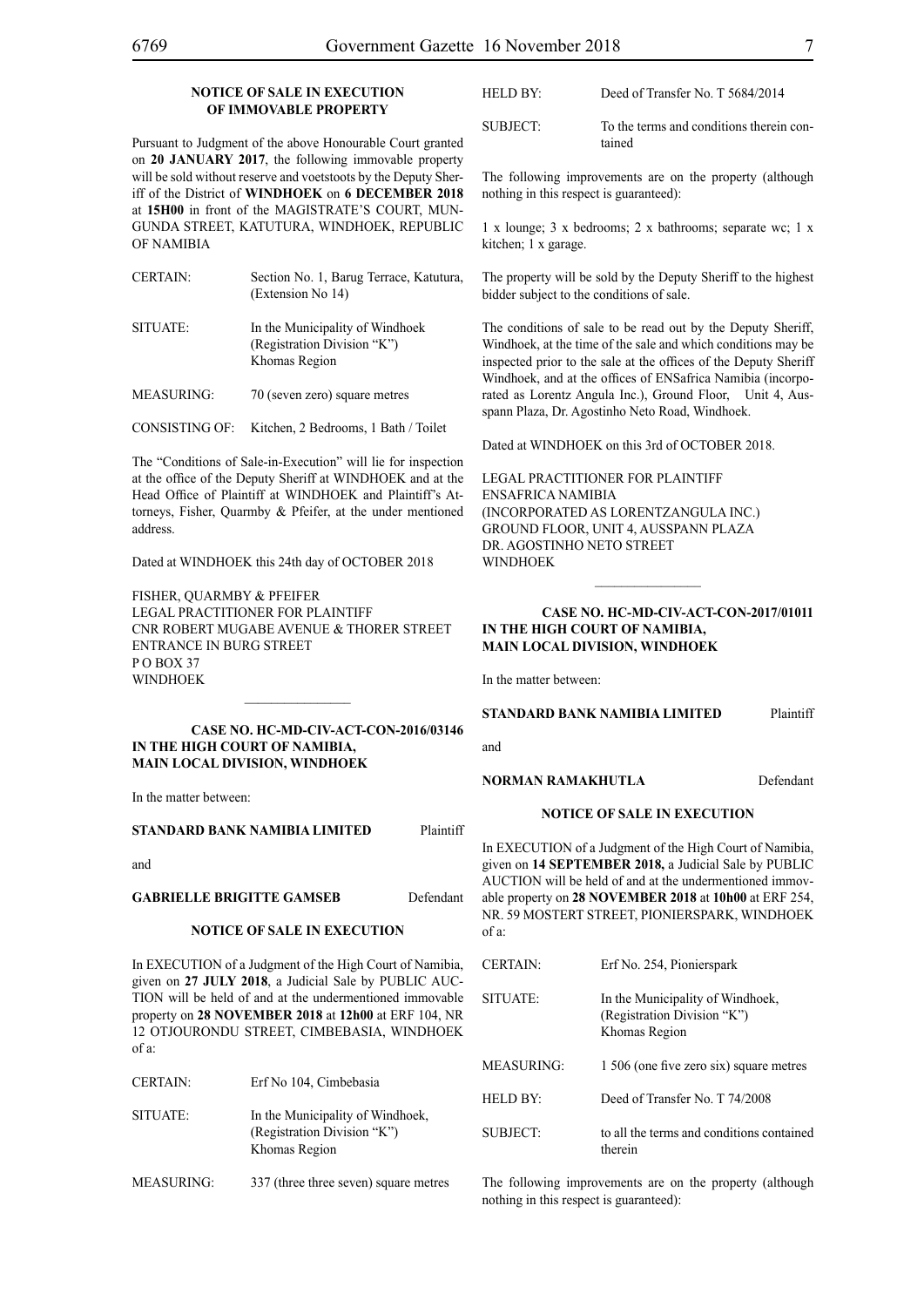1 x entrance; 1 x study; 1 x lounge; 5 x bedrooms; 1 x kitchen; 3 x Bathrooms; 2 x garages; Cottage Room: 1 bedroom; 1 bathroom and 1 kitchen.

The property will be sold by the Deputy Sheriff to the highest bidder subjecl to the conditions of sale.

The conditions of sale to be read out by the Deputy Sheriff, Windhoek, a. the time of the sale and which conditions may be inspected prior to the sale at the offices of the Deputy Sheriff Windhoek, and at the offices of ENSafrica Namibia (incorporated as Lorentz Angula Inc.), Ground Floor Unit 4, Ausspann Plaza, Dr. Agostinho Neto Road, Windhoek.

Dated at WINDHOEK this 3rd of OCTOBER 2018.

Legal Practitioner for Plaintiff ENSafrica Namibia (incorporated as LorentzAngula Inc.) Ground Floor, Unit 4, Ausspann Plaza Dr. Agostinho Neto Street WINDHOEK

## **Case No. HC-MC-CIV-ACT-CON-2017/00290 IN THE HIGH COURT OF NAMIBIA MAIN LOCAL DIVISION, WINDHOEK**

 $\frac{1}{2}$ 

in the matter between:

#### **STANDARD BANK NAMIBIA LIMITED** Plaintiff

and

## **BEARTHA NAWA-NDO SHAKALA** Defendant

## **NOTICE OF SALE IN EXECUTION**

In EXECUTION of a Judgment of the High Court of Namibia, given on **19 May 2017,** a Judicial Sale by PUBLIC AUCTION will be held of and at the undermentioned immovable property on **28 NOVEMBER 2018** at **15h00** at Erf 5531, Nr. 160 Claudius Kandovazu Street, Katutura, Windhoek of a:

| <b>CERTAIN:</b>   | Erf No 5531, Katutura, Ext No. 1                                                 |
|-------------------|----------------------------------------------------------------------------------|
| SITUATE:          | In the Municipality of Windhoek,<br>(Registration Division "K")<br>Khomas Region |
| <b>MEASURING:</b> | 255 (two five five) square metres                                                |
| HELD BY:          | Deed of Transfer No. T 3340/2014                                                 |
| <b>SUBJECT:</b>   | To all the terms and conditions con-<br>tained therein                           |

The following improvements are on the property (although nothing in this respect is guaranteed):

1 x Entrance; 1 x Lounge; 8 x Bedrooms; 1 x Kitchen; 7 x Bathrooms.

The property will be sold by the Deputy Sheriff to the highest bidder subject to the conditions of sale.

Dated at WINDHOEK on this 4th of OCTOBER 2018.

Legal Practitioner for Plaintiff ENSafrica Namibia (incorporated as LorentzAngula Inc.) Ground Floor, Unit 4, Ausspann Plaza Dr. Agostinho Neto Street WINDHOEK

#### **IN THE MAGISTRATES COURT FOR THE DISTRICT OF SWAKOPMUND**

 $\frac{1}{2}$ 

**HELD AT SWAKOPMUND CASE NO. 60/2018**

In the matter between:

#### **NATIONAL HOUSING ENTERPRISE** Plaintiff

and

#### **MEGAN CANDICE DE JONGH** First Defendant **EBEN GARTH DE JONGH** Second Defendant

#### **NOTICE OF SALE IN EXECUTION**

IN EXECUTION of a Judgment granted by the Magistrate's Court in Swakopmund on **11 June 2018**, a sale will be held on **7 DECEMBER 2018** at **11h00** at the entrance of ERF 4115, EXTENSION 10, MONDESA, SWAKOPMUND, of the undermentioned improved movable property of the Defendants:

| <b>CERTAIN:</b>     | Erf No 4115, Extension 10, Mondesa,<br>Swakopmund                                                                                                                                                           |
|---------------------|-------------------------------------------------------------------------------------------------------------------------------------------------------------------------------------------------------------|
| SITUATE:            | In the Municipality of Swakopmund<br>(Registration Division "G")                                                                                                                                            |
| <b>MEASURING:</b>   | 450 (four hundred and fifty) square me-<br>tres                                                                                                                                                             |
| HEL D               | By Deed of Transfer No T0130/2016                                                                                                                                                                           |
| <b>IMPROVEMENTS</b> | 1 x Lounge, 1 x Kitchen with Single<br>Bowl Basin, 1 x Bedroom, 1 x Main<br>Bedroom with on-suite Bathroom con-<br>sisting of Tiolet, Basin and Bathtub, 1 x<br>Bathroom with Tiolet, Basin and Show-<br>er |

The property will be sold by the Messenger of the Magistrate's Court for the district of Swakopmund the conditions of sale and to the highest bidder at the auction subject to a reserve price, if any.

The complete and full Conditions of Sale will be read out at the time of the sale on the date of sale however may be inspected at any time prior thereto at the offices of the Messenger of the Court of Swakopmund or at the Plaintiff's Legal Practitioners at the undernemtioned address.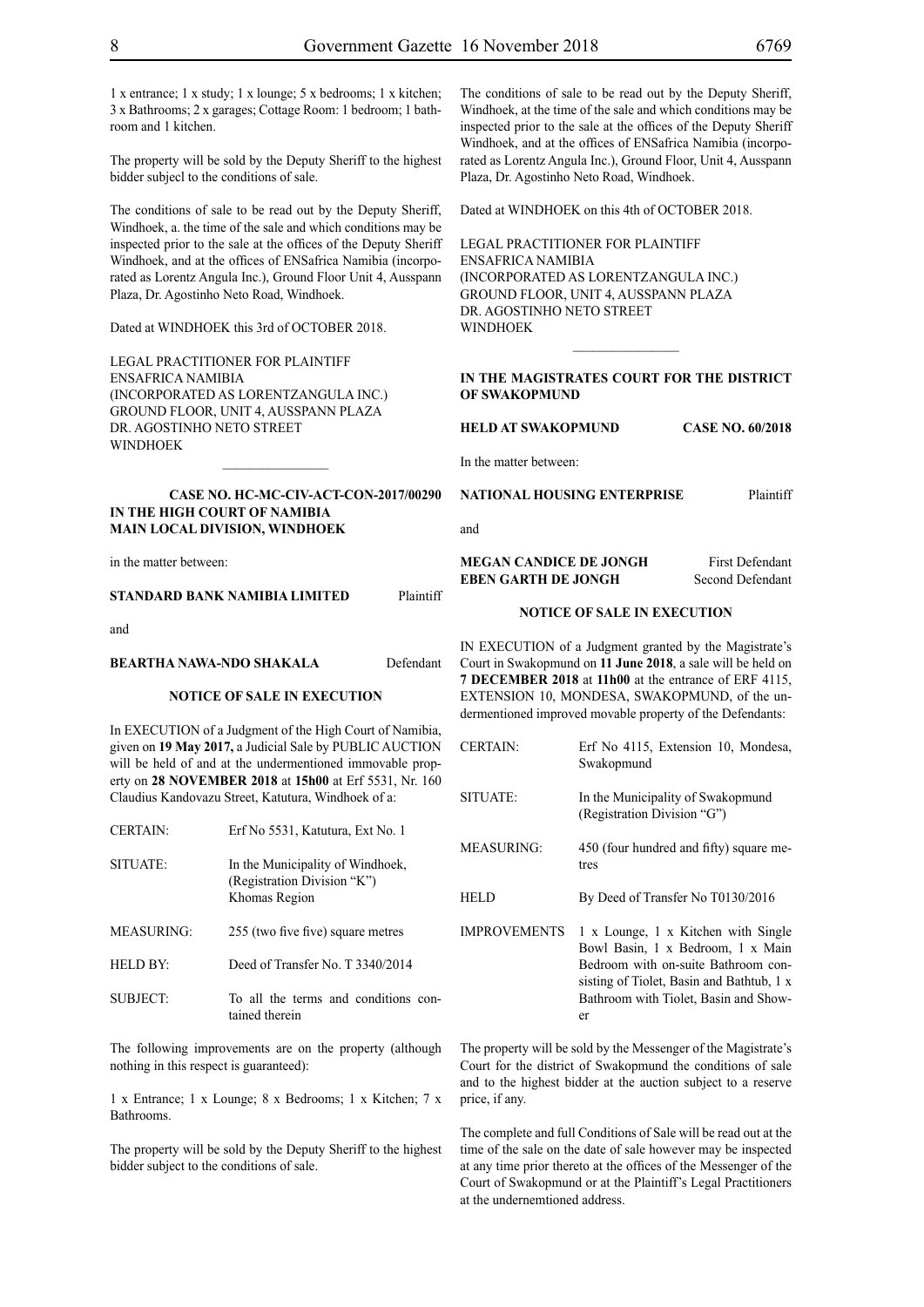DATED at SWAKOPMUND on this the 18th day of OCTO-BER 2018

MALHERBE ASSOCIATES INC Legal Practitioners for Plaintiff Office 1, 1St Floor, M-House Cnr Mandume Ya Ndemufayo & schlachter **STREET SWAKOPMUND** 

**HC-MD-CIV-MOT-GEN-2018/00396 IN THE HIGH COURT OF NAMIBIA, MAIN DIVISION, HELD AT WINDHOEK ON THURSDAY, THE 08th DAY OF NOVEMBER 2018 BEFORE THE HONOURABLE JUSTICE GEIER**

In the matter between:

**JAMES WILLIAM CHRISTIAAN JACOBS** Applicant

and

**JOHANNES LUKAS VAN WYK** First Respondent **MARIETTA CECELIA ANNA PETRONELLA VAN WYK** Second Respondent

#### **COURT ORDER**

Having heard **Mr Boonzaaier** for the Applicant and the First and Second Respondents In Person and having read the Application for HC-MD-CIV-MOT-GEN-2018/00396 and other documents filed of record:

#### **IT IS HEREBY ORDERED THAT:**

- 1. The applicant's non-compliance with rules of the High Court of Namibia relating to forms and service is hereby condoned as is envisaged in Rule 73 (3) of the aforesaid rules and that the application is heard as a matter of urgency.
- The respondents' estate is placed under a provisional order of sequestration in the hands of the Master of the High Court.
- 3. A *rule nisi* is hereby issued calling upon the respondents and all other interested parties to show cause, if any, to this court on 5 December 2018 at 08h30 why :
	- a) the respondents should not be placed under a final order of sequestration;
	- b) the costs of this application should not to be costs in the sequestration. Such costs include the cost of one instructed- and one instructing counsel.
- 4. Service of this order is to be effected:
	- 4.1 by the deputy sheriff on the respondents personally;
	- 4.2 by way of publication in one edition of each "Die Republikein" and the Government Gazette.

## BY ORDER OF THE COURT

REGISTRAR

TO: ANKIA DELPORT On behalf of Applicant Delport Legal Practitioners Unit 7 Bismarck Village Bismarck Street Windhoek Namibia

AND TO: JOHANNES LUKAS VAN WYK First Respondent Erf 297 Block G Namibia

> MARIETTA CECELIA ANNA PETRONELLA VAN WYK 2nd Respondent Erf 297 Block G Rehoboth Namibia

**HC-MD-CIV-MOT-POCA-2018/00353 IN THE HIGH COURT OF NAMIBIA, MAIN DIVISION HELD AT WINDHOEK ON THURSDAY, THE 25th DAY OF OCTOBER 2018 BEFORE THE HONOURABLE JUSTICE GEIER**

 $\frac{1}{2}$ 

In the *ex parte* matter of:

#### **THE PROSECUTOR-GENERAL** Applicant

*IN RE:* Erf 345 Omeya situated in the Municipality of Windhoek Registration Division "K" Khomas region held by Deed of Transfer No. T8490/2014 in the name of Mervin Gay Veuanisa Kozonguizi; Erf 2325 and Erf 2326 (A portion of Erf No. 14) situated in the Municipality of Okahandja Registration Division "J" Otjozondjupa Region held by Deed of Transfer No. T5379/2015 and certificate of consolidated title no. T5380/2015 in the name of Mervin Gay Veuanisa Kozonguizia; silver Jeep Grand Cherokee Station Wagon with Vehicle Identification Number 1J4R26GT0BC559631 and license number N7768W held in the name of Mervin Gay Veuanisa Kozonguizi; and a silver Volvo v40 series with Vehicle identification Number YV1MV5150E2131381 and license number N8260W held in the name of Kozonguizi and Associates CC.

**IN THE APPLICATION FOR A RESIDUAL COURT ROLL OF PROPERTY ORDER IN TERMS OF SEC-TION OF THE PREVENTION OF ORGANISED CRIME ACT, NO. 29 OF 2004**

## **COURT ORDER**

Having read the Notice of Motion, Affidavit and annexures thereto In Chambers and In Camera and In Absentia of the Applicant's legal practitioners;

## **IT IS HEREBY ORDERED THAT:**

- 1. A preservation of property order as contemplated by section 51 of the Prevention of Organised Crime Act 29 of 2004 ("POCA") is granted in respect of:
	- 1.1 Erf 345 Omeya situated in the Municipality of Windhoek Registration Division "K" Khomas re-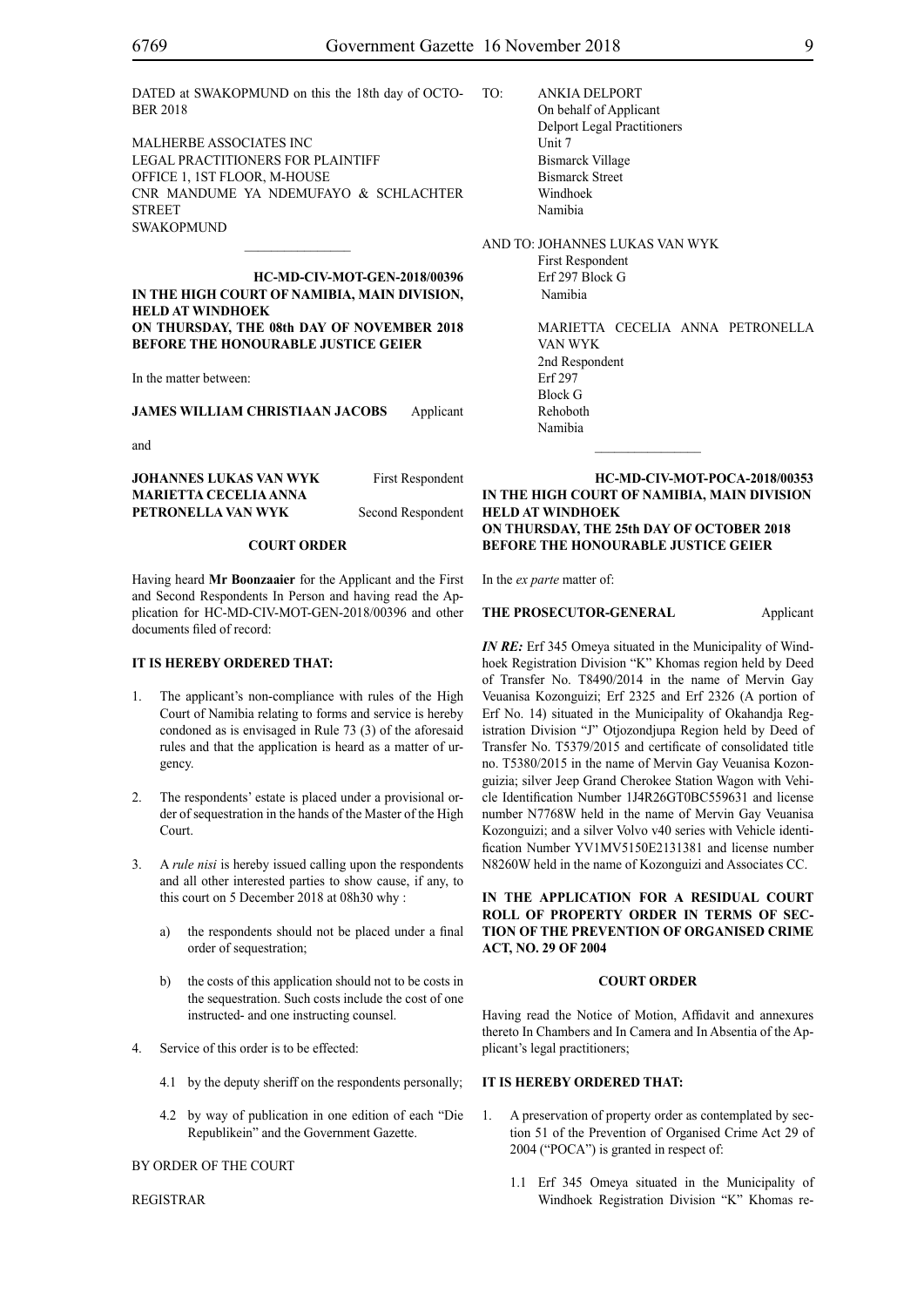gion held by Deed of Transfer No. T8490/2014 in the name of Mervin Gay Veuanisa Kozonguizi;

- 1.2 Erf 2325 and Erf 2326 (A portion of Erf No. 14) situated in the Municipality of Okahandja Registration Division "J" Otjozondjupa Region held by Deed of Transfer No.T5379/2015 and certificate of consolidated title no. T5380/2015 in the name of Mervin Gay Veuanisa Kozonguizi;
- 1.3 A silver Jeep Grand Cherokee Station Wagon with Vehicle Identification Number 1J4R26GT-0BC559631 and license number N7768W held in the name of Mervin Gay Veuanisa Kozonguizi and;
- 1.4 A silver Volvo v40 series with Vehicle identification Number YV1MV5150E2131381 and license number N8260W held in the name of Kozonguizi and Associates CC, herein collectively referred to as "the properties".
- 2. In terms of section 51 of POCA all persons with knowledge of this order, other than as required and permitted by this order, are prohibited from removing, and or taking possession of and / or control over, and / or dissipating, and / or encumbering and / or interfering with, and / or diminishing the value of, and / or attaching or selling in execution, and I or dealing in any other manner with the properties to which this order relates.
- 3. The Registrar of Deeds is ordered to endorse the following restrictions in terms of section 56 of POCA on both the office copy of the title deed and the original title deed in respect of Erf 345 Omeya situated in the Municipality of Windhoek Registration Division "K" Khomas region held by Deed of Transfer No. T8490/2014 in the name of Mervin Gay Veuanisa Kozonguizi namely :
	- 3.1 That the above immovable property must not, without the approval of the High Court, be mortgaged or otherwise encumbered;
	- 3.2. That the above immovable property must not, without the approval of the High Court, be attached or sold in execution; and
	- 3.3 That the above immovable property must not, without the approval of the High Court, vest in the Master of the High Court or trustee concerned, as the case may be, when the estate of Mervin Gay Veuanisa Kozonguizi is sequestrated.
- 4. The Registrar of Deeds is ordered to endorse the following restrictions in terms of section 56 of POCA on both the office copy of the title deed and the original title deed in respect of on Erf 2325 and Erf 2326 (A portion of Erf No. 14) situated in the Municipality of Okahandja Registration Division "J" Otjozondjupa Region held by Deed of Transfer No.T5379/2015 and certificate of consolidated title no. T5380/2015 in the name of Mervin Gay Veuanisa Kozonguizi:
	- 4.1 That the above immovable property must not, without the approval of the High Court, be further mortgaged or otherwise encumbered;
	- 4.2 That the above immovable property must not, without the approval of the High Court and subject to

the person in whose favour the mortgage bond B5209/2015 is registered, be attached or sold in execution; and

- 4.3 That the above immovable property must not, without the approval of the High Court, vest in the Master of the High Court or trustee concerned, as the case may be, when the estate of Mervin Gay Veuanisa Kozonguizi sequestrated.
- 5. Inspector Johan Nico Green ("Inspector Green") of the Commercial Crime Investigation Unit: Anti - Money laundering & Combating of Financing and Terrorism: Asset recovery Sub-Division in Windhoek or, in Inspector Green's absence, Inspector Emilia Nambadi ("Inspector Nambadi") or any other authorised member of the Commercial Crime Investigation Unit: Anti - Money laundering & Combating of Financing and Terrorism: Asset recovery Sub-Division in Windhoek, is appointed in terms of section 93 of POCA and is immediately authorized to:
	- 5.1 Seize and or assume control over the properties;
	- 5.2 Safeguard the properties pending the finalization of the forfeiture proceedings under POCA;
	- 5.3 To make the properties available to the State, if the State wishes to use it as exhibits during the criminal trial;
	- 5.4 To administer and preserve the properties and to do all things necessary for that purpose.
	- 5.5 To obtain the original title deeds of the immovable properties mentioned above and produce them the Registrar of Deeds for purposes of section 56 of POCA.
- 6. The Applicant must:
	- 6.1 Effect personal service of the preservation of property order, together with the notice attached as Annexure A, and the application on:
		- 6.1.1 Mervin Gay Veuanisa Kozonguizi;
		- 6.1.2 Kozonguizi & Associates CC;
		- 6.1.3 The executor of the estate of the Late Kandjambi Gustav Tjiuiju, Charles Tjiuiiu:
		- 6.1.4. The executrix of the estate of the Late Dorothia Yolandi Beukes, Maruzaan Martesia Moller; and
		- 6.1.5 The Master of the High Court of Namibia.
	- 6.2 Effect personal service of the preservation of property order on the Registrar of Deeds.
	- 6.3 In terms of section 52 (1)(b) cause notice of this order, in the form set out in Annexures A and Annexure B hereto, to be published in the Government Gazette as soon as practicable after the preservation of property order is granted.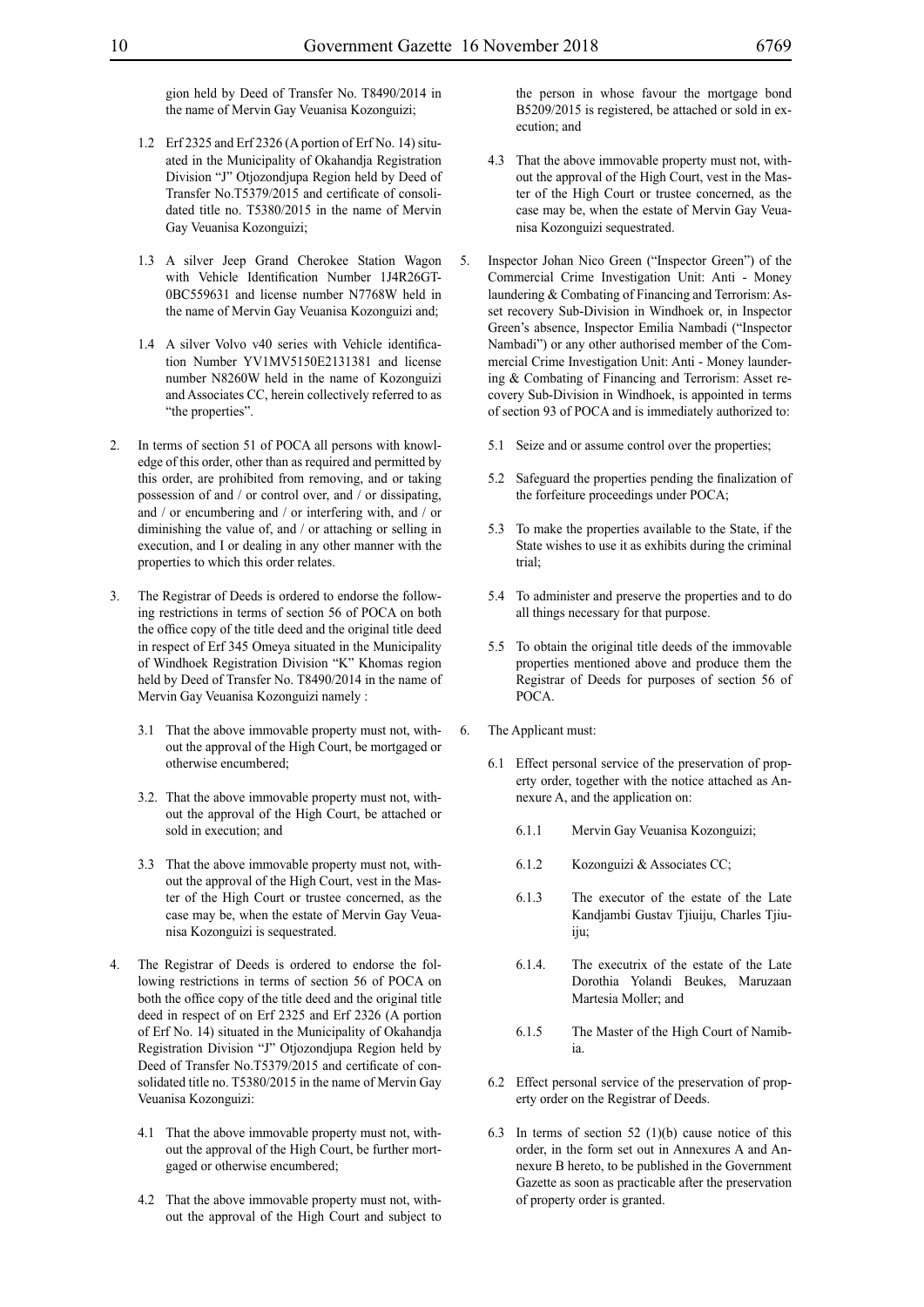- 7. Any person who has an interest in the properties and who intends opposing the application for an order forfeiting the properties to the State or applying for an order excluding his or her interest from a forfeiture order in respect of the properties, must enter an appearance giving notice of his or her intention in terms of section 52 (3) of POCA.
- 8. Such notice must be delivered to the Applicant at the Applicant's appointed address at the Office of the Government Attorney, second floor, Sanlam Centre, Independence Avenue, Windhoek:
	- 8.1 In the case of any person specifically identified for service in terms of this order, within 21 calendar days of service; and
	- 8.2 In the case of any other person, 21 calendar days after the date when a notice of the order was published in the Government Gazette.
	- 8.3 A notice in terms of section 52 of POCA must contain full particulars of the chosen address for the delivery of documents concerning further proceedings in this matter and must be accompanied by an affidavit setting out:
		- 8.3.1 The full particulars of the identity of the person giving the notice;
		- 8.3.2 The nature and extent of his or her interest in the property concerned;
		- 8.3.3 Whether he or she intends opposing the making of the forfeiture order, or whether he or she intends applying for an order excluding his or her interest in that property from the operation of the order;
		- 8.3.4 Whether he or she admits or denies that the property concerned is the proceeds of unlawful activities and the basis for such defence; and
		- 8.3.5 If he or she intends applying for the exclusion of his or her interests from the operation of the forfeiture order, the basis for such an application.
- 9. Any person with an interest in the properties, may, on good cause shown:
	- 9.1 In terms of section 57 of POCA apply to Court for payment from the properties of reasonable living expenses and reasonable legal expenses on conditions set out in section 57 of POCA;
	- 9.2 In terms of section 58 of POCA, apply for the variation or rescission of the preservation order on the conditions set out in section 58 of POCA.

10. The matter is removed from the roll

BY ORDER OF THE COURT

REGISTRAR OF THE HIGH COURT

TO: THE PROSECUTOR-GENERAL CORPORATE HOUSE LUDERITZ STREET WINDHOEK C/O GOVERNMENT ATTORNEY 2ND FLOOR SANLAM BUILDING INDEPENDENCE AVENUE **WINDHOEK** 

## **FORM 5 ANNEXURE A**

## **NOTICE OF PRESERVATION OF PROPERTY ORDER MINISTRY OF JUSTICE PREVENTION OF ORGANIZED CRIME REGULATIONS: PREVENTION OF ORGANISED CRIME ACT, 2004 (ACT 29 OF 2004) (Section 52 (1), Regulation 4 (5))**

To: Mervin Gay Veuanisa Kozonguizi; Kozonguizi & Associates CC; The executor of the estate of the Late Gustav Kandjambi Tijuiju, Charles Tijuiju; The executrix of the estate of the Late Dorothia Yolandi Beukes, Maruzaan Martesia Moller The Master of the High Court of Namibia

#### **IMPORTANT - DO NOT IGNORE THIS DOCUMENT**

Upon receipt of this notice you should obtain legal advice to help you understand this document and your rights and obligations under the preservation of property order.

## **WHY YOU HAVE RECEIVED THIS NOTICE**

The High Court has made a preservation of property order over property pursuant to section 51 of the Prevention of Organised Crime Act 2004. A copy of the preservation of property order is attached to this notice. The order describes the property that has been preserved and may contain directions relating to the seizure of that property. It may also contain other orders that the court considers appropriate.

You have received this notice because the Prosecutor - General considers that you might have an interest in the properties which are the subject of the preservation order.

The preservation of property order has been made for the purpose of securing property in order to satisfy any forfeiture order that might be pursuant to Part 3 of Chapter 6 of the Prevention of Organised Crime Act 2004.

#### **WARNING**

The preservation of property order prohibits any person from dealing, in any manner, with the properties to which the order relates. A person who intentionally refuses or fails to comply with a court order made under this Act commits an offence punishable by a fine not exceeding N\$ 300,000 or to imprisonment for a period not exceeding 15 years.

Dated: .................................................

.............................................................

For Prosecutor - General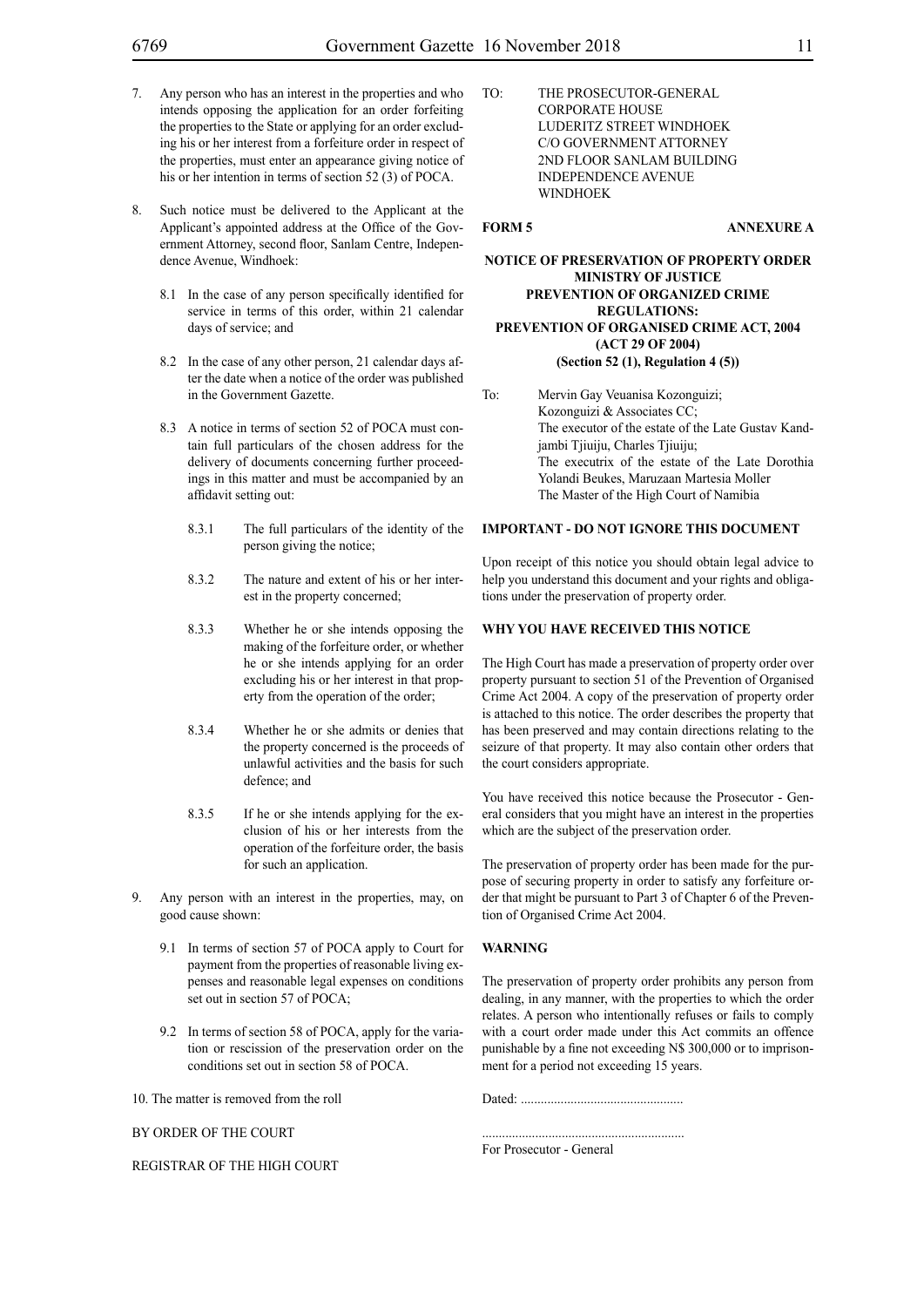#### **ANNEXURE B**

### **IN THE HIGH COURT OF NAMIBIA MAIN DIVISION, HELD AT WINDHOEK CASE NUMBER:**

In the *ex parte* application of:

#### **THE PROSECUTOR-GENERAL** Applicant

**IN RE:** Erf 345 Omeya situated in the Municipality of Windhoek Registration Division "K" Khomas region held by Deed of Transfer No. T8490/2014 in the name of Mervin Gay Veuanisa Kozonguizi ;Erf 2325 and Erf 2326 (A portion of Erf No. 14) situated in the Municipality of Okahandja Registration Division "J" Otjozondjupa Region held by Deed of Transfer No. T5379/2015 and certificate of consolidated title no. T5380/2015 in the name of Mervin Gay Veuanisa Kozonguizi ;a silver Jeep Grand Cherokee Station Wagon with Vehicle Identification Number 1J4R26GT0BC559631 and license number N7768W held in the name of Mervin Gay Veuanisa Kozonguizi; and a silver Volvo v40 series with Vehicle identification Number YV1MV5150E2131381 and license number N8260W held in the name of Kozonguizi and Associates CC.

## **IN THE APPLICATION FOR A PRESERVATION OF PROPERTY ORDER IN TERMS OF SECTION 51 OF THE PREVENTION OF ORGANISED CRIME ACT 29 OF 2004**

#### **Notice in terms of section 52 of the Prevention of Organised Crime Act 29 of 2004 (POCA)**

This notice is addressed to all persons who have an interest in Erf 345 Omeya situated in the Municipality of Windhoek Registration Division "K" Khomas region held by Deed of Transfer No. T8490/2014 in the name of Mervin Gay Veuanisa Kozonguizi ;Erf 2325 and Erf 2326 (A portion of Erf No. 14) situated in the Municipality of Okahandja Registration Division "J" Otjozondjupa Region held by Deed of Transfer No.T5379/2015 and certificate of consolidated title no. T5380/2015 in the name of Mervin Gay Veuanisa Kozonguizi ;a silver Jeep Grand Cherokee Station Wagon with Vehicle Identification Number 1J4R26GT0BC559631 and license number N7768W held in the name of Mervin Gay Veuanisa Kozonguizi; and a silver Volvo v40 series with Vehicle identification Number YV1MV5150E2131381 and license number N8260W held in the name of Kozonguizi and Associates CC., herein collectively referred to as "the properties".

Take notice that:

- 1. The Prosecutor General has obtained a preservation of property order (the order), a copy of which is attached to this notice, in terms of section 51 of POCA in respect of the properties;
- 2. If you have an interest in the properties, you should understand that it is now at risk. You are advised to obtain legal advice on whether your interest can be protected and, if so, on how to protect it;
- 3. You are notified that the Prosecutor General will, within 120 days of publication of this notice in the Government Gazette, apply to the High Court under section 59 of POCA for an order declaring the properties forfeited to the State. The order will remain in force until the ap-

plication for a forfeiture order is finalised, and until any forfeiture order that has been made is satisfied;

- 4. If you intend to oppose the application for a forfeiture order, or you intend to apply for an order excluding your interest from a forfeiture order in respect of the properties, you must enter an appearance in terms of the order. The requirements for such an appearance are set out in the order and are also dealt with in sections  $52$  (3), (4) and (5) of POCA. An appearance must comply with these requirements;
- 5. Your attention is specifically drawn to the 21 calendar days' time limit prescribed in section 52 (4) for the entry of an appearance referred to in paragraph 4 above;
- 6. If you enter an appearance in terms of the order you will be entitled to be given 14 calendar days' notice of the application by the applicant for a forfeiture order in respect of the properties;
- 7. If you fail to enter an appearance in terms of the order or to comply with the above requirements, you will not be given notice of the application for a forfeiture order and you will not be entitled to appear at the hearing of the application. In such a case, the court may grant a default order forfeiting the properties to the State under section 64 of POCA;
- 8. You may, on good cause shown apply for variation or rescission of the order;
- 9. You may also apply for reasonable legal and living expenses in terms of section 57 of POCA;
- 10. You are specifically advised that even if you intend to apply for rescission of the preservation order in this case, you must, in addition, comply with paragraph 4 and 5 above if you intend to oppose the forfeiture application at a later date. Failure to do so can result in a forfeiture order being granted against the properties by default and without further notice to you.
- 11. Whenever this order states that you must deliver or serve any notice, affidavit or other process document on the applicant , you must deliver or serve them on the applicant at the following address:

GOVERNMENT ATTORNEY Legal Practitioners for the Applicant 2nd FLOOR, SANLAM BUILDING PRIVATE BAG 13189 WINDHOEK, NAMIBIA

Any correspondence or other enquiries must also be directed to this address.

#### **NOTICE OF TRANSFER OF BUSINESS**

TAKE NOTICE THAT LIESEL SCHEFFER intends to alienate and dispose of her business LIESEL SCHEFFER OCCUPA-TIONAL THERAPY SWAKOPMUND, carried on at Unit 33, First Floor, Swakopmund indoor Sport Centre, Swakopmund to and in favour of ELRIE VILJOEN and VERENA FRAUKE LUCIE MATTHIES, who shall carry on the business for their own account at the aforesaid premises, and this publication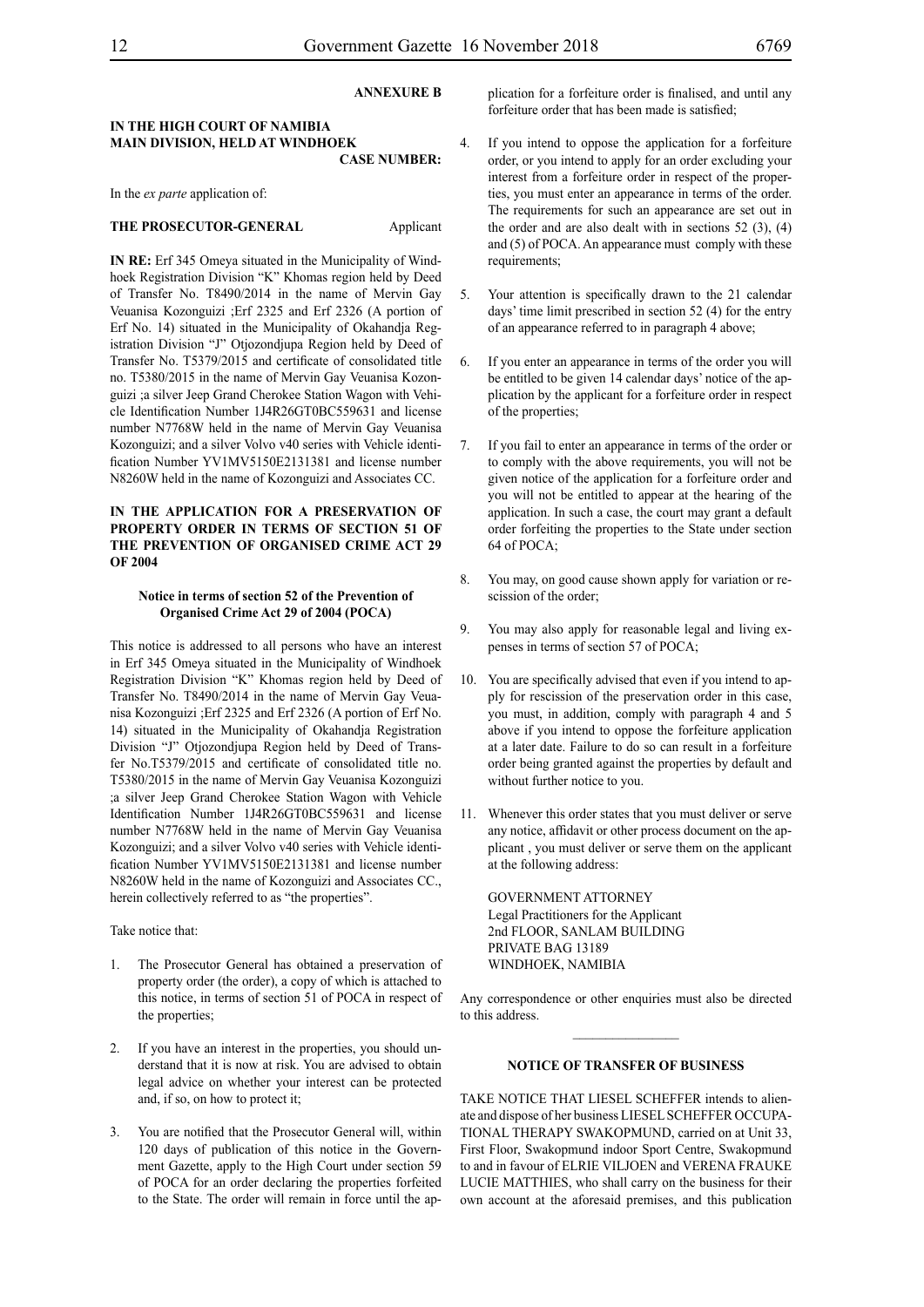shall serve as due notice having been given in terms of Section 34 of the Insolvency Act No. 24 of 1936.

DATED at SWAKOPMUND on this 6th day of NOVEMBER 2018.

KINGHORN ASSOCIATES LEGAL PRACTITIONERS HAUS ALTONA 2 - 5 TOBIAS HAINYEKO STREET P O BOX 1455 SWAKOPMUND

#### **NOTICE OF INTENTION TO TRANSFER BUSINESS (SECTION 34(1) OF INSOLVENCY ACT 24 OF 1936)**

 $\mathcal{L}=\mathcal{L}^{\mathcal{L}}$ 

Take Notice that Michael Christiaan Ludeke T/A Universal MC Renovations and Maintance at Plot 1950, Industrial Road, Oranjemund, intends to transfer the said business to Tielman Niewoudt Ludeke T/A Universal MC Renovations and Maintance of PO Box 29 ORANJEMUND on 1 December 2018, from which date the said Tielman Niewoudt Ludeke T/A Universal MC Renovations and Maintance will carry on the said business for its own account.

MALHERBE ASSOCIATES INC. Office 1, First Floor, M-House, Cnr. Mandume Ya Ndemufayo & Schlachter **STREET SWAKOPMUND** 

## **THE ALIENS ACT, 1937 NOTICE OF INTENTION OF CHANGE OF SURNAME**

I, **andreas hangula**, residing at Erf 1919, Omukongo Street, Okuryangava, Windhoek and employed at Safari Court Hotel, Windhoek, intend applying to the Minister of Home Affairs for authority under section 9 of the Aliens Act, 1937, to assume the surname **KASHULULU** for the reasons that **hangula** is my father's first name, **KASHULULU** is the legitimate surname.

I previously bore the name **ANDREAS HANGULA.** 

I intend also applying for authority to change the surname of my minor children **ANDRESON NGHILANDULWAVALI HANGULA, TEOPHILUS INGASHIPWA HANGULA, HILDE NDILIMEKE HANGULA, ISAC NAFIMANE HANGULA** and **JEREMIA NGHILIFAVALI HANGULA** to **KASHULULU.**

Any person who objects to my assumption of the said surname of **KASHULULU** should as soon as may be lodge his or her objection, in writing, with a statement of his or her reasons therefor, with the Magistrate of Windhoek.

**a. hangula windhoek NAMIBIA**

## **THE ALIENS ACT, 1937 NOTICE OF INTENTION OF CHANGE OF SURNAME**

I, **maria-magdalena nhuleni shaumbwako**, residing at Onaitembu, Omusati Region and unemployed intend applying to the Minister of Home Affairs for authority under section 9 of the Aliens Act, 1937, to assume the surname **AIMANYA** for the reasons that on my South West Africa/Namibia identity document it states that my surname is **SHAUMBWAKO**, which is wrong instead of **AIMANYA** which correctly appears on my birth certificate.

I previously bore the name **MARIA-MAGDALENA nhuleni shaumbwako.**

Any person who objects to my assumption of the said surname of **aimanya** should as soon as may be lodge his or her objection, in writing, with a statement of his or her reasons therefor, with the Magistrate of Windhoek.

**m-m. n. shaumbwako windhoek NAMIBIA**

## **THE ALIENS ACT, 1937 NOTICE OF INTENTION OF CHANGE OF SURNAME**

 $\frac{1}{2}$ 

I, **simon ilithilwa imene**, residing at Iiyamini, Okankolo and unemployed intend applying to the Minister of Home Affairs for authority under section 9 of the Aliens Act, 1937, to assume the surname **kwedhi** for the reasons that I want to change surname from **IMENE** to **KWEDHI**.

I previously bore the name **simon ilithilwa imene.**

Any person who objects to my assumption of the said surname of **KWEDHI** should as soon as may be lodge his or her objection, in writing, with a statement of his or her reasons therefor, with the Magistrate of Windhoek.

**s. i. imene okankolo NAMIBIA**

## **THE ALIENS ACT, 1937 NOTICE OF INTENTION OF CHANGE OF SURNAME**

 $\frac{1}{2}$ 

I, **martha tuyenikelao hashilanda**, residing at Erf 312, Eveline Street, Katutura and unemployed intend applying to the Minister of Home Affairs for authority under section 9 of the Aliens Act, 1937, to assume the surname **kashilinge** for the reasons that currently my children are using **GABRIEL** as a surname which is their grandfather's surname, thus I am applying to Home Affairs so that they assume **KASHILINGE** as it's their father's surname.

I previously bore the name **martha tuyenikelao hashilanda.**

I intend also applying for authority to change the surname of my minor children **JUSTINA NGHUPO GABRIEL** and **LASARUS NGHIKEYALI GABRIEL** to **KASHILINGE.**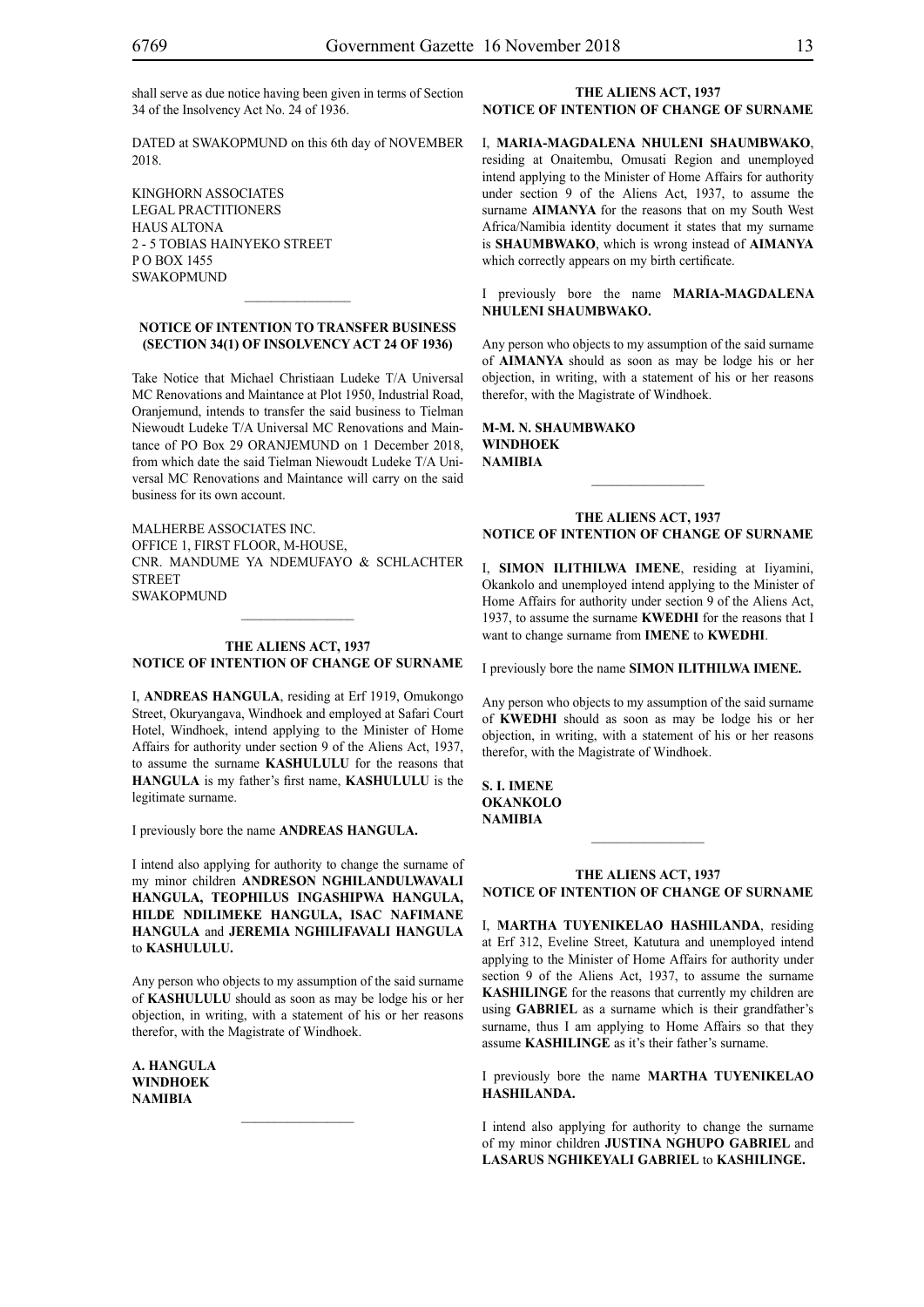Any person who objects to my assumption of the said surname of **KASHILINGE** should as soon as may be lodge his or her objection, in writing, with a statement of his or her reasons therefor, with the Magistrate of Windhoek.

**m. t. hashilanda windhoek NAMIBIA**

## **THE ALIENS ACT, 1937 NOTICE OF INTENTION OF CHANGE OF SURNAME**

 $\frac{1}{2}$ 

I, **crisy wilbard simeon**, residing at Erf No. 15, Oppenheimer Street, Windhoek North and unemployed intend applying to the Minister of Home Affairs for authority under section 9 of the Aliens Act, 1937, to assume the surname **shikwanyu** for the reasons that **SIMEON** is my father's name. I want to use his surname which is **SHIKWANYU**.

I previously bore the name **crisy wilbard simeon.**

Any person who objects to my assumption of the said surname of **shikwanyu** should as soon as may be lodge his or her objection, in writing, with a statement of his or her reasons therefor, with the Magistrate of Windhoek.

## **c. w. simeon windhoek NAMIBIA**

#### **THE ALIENS ACT, 1937 NOTICE OF INTENTION OF CHANGE OF SURNAME**

 $\frac{1}{2}$ 

I, **KAMBUTA THOBIAS SINDJENGE**, residing at Otjomuise and a student intend applying to the Minister of Home Affairs for authority under section 9 of the Aliens Act, 1937, to assume the surname **mathias** for the reasons that I am changing from **KAMBUTA** to **MATHIAS**, just because it's not on my school certificates.

I previously bore the name **KAMBUTA THOBIAS SINDJENGE.**

Any person who objects to my assumption of the said surname of **mathias** should as soon as may be lodge his or her objection, in writing, with a statement of his or her reasons therefor, with the Magistrate of Windhoek.

**K. T. SINDJENGE windhoek NAMIBIA**

## **THE ALIENS ACT, 1937 NOTICE OF INTENTION OF CHANGE OF SURNAME**

 $\frac{1}{2}$ 

I, **kleopas ndalengelwe ferdinand**, residing at Outapi, Ombalantu and unemployed intend applying to the Minister of Home Affairs for authority under section 9 of the Aliens Act, 1937, to assume the surname **FERDINAND** for the reasons that my surname is **FERDINAND KLEOPAS NDALENGELWE** and my surname is written wrongly in my full birth certificate. **FRENANDUS** instead of **FERDINAND** which is the correct one.

I previously bore the name **KLEOPAS NDALENGELWE ferdinand.**

Any person who objects to my assumption of the said surname of FERDINAND should as soon as may be lodge his or her objection, in writing, with a statement of his or her reasons therefor, with the Magistrate of Windhoek.

**k. n. ferdinand P.O. BOX 8628 windhoek NAMIBIA**

## **THE ALIENS ACT, 1937 NOTICE OF INTENTION OF CHANGE OF SURNAME**

 $\frac{1}{2}$ 

I, **frieda mweshityange**, residing at Havana and unemployed intend applying to the Minister of Home Affairs for authority under section 9 of the Aliens Act, 1937, to assume the surname **SAKARIA** for the reasons that I want to change to my father's new surname.

I previously bore the name **frieda mweshityange.**

Any person who objects to my assumption of the said surname of **sakaria** should as soon as may be lodge his or her objection, in writing, with a statement of his or her reasons therefor, with the Magistrate of Windhoek.

**f. mweshityange windhoek NAMIBIA**

#### **THE ALIENS ACT, 1937 NOTICE OF INTENTION OF CHANGE OF SURNAME**

 $\frac{1}{2}$ 

I, **shityava joseph shitarara**, residing at Rundu and unemployed intend applying to the Minister of Home Affairs for authority under section 9 of the Aliens Act, 1937, to assume the surname **SHITARARA** for the reasons that I want to change my son's surname from **SHITYAVA** which is my first name to my surname **SHITARARA** which is my surname.

He previously bore the name **BENHARD SHINKANDA SHITYAVA.**

Any person who objects to my assumption of the said surname of **shitarara** should as soon as may be lodge his or her objection, in writing, with a statement of his or her reasons therefor, with the Magistrate of Windhoek.

**s.j. shitarara rundu NAMIBIA**

## **THE ALIENS ACT, 1937 NOTICE OF INTENTION OF CHANGE OF SURNAME**

I, **MANASE AMALWA**, residing at Omumbu, Oshana Region and a student intend applying to the Minister of Home Affairs for authority under section 9 of the Aliens Act, 1937, to assume the surname **thomas** for the reasons that AMALWA